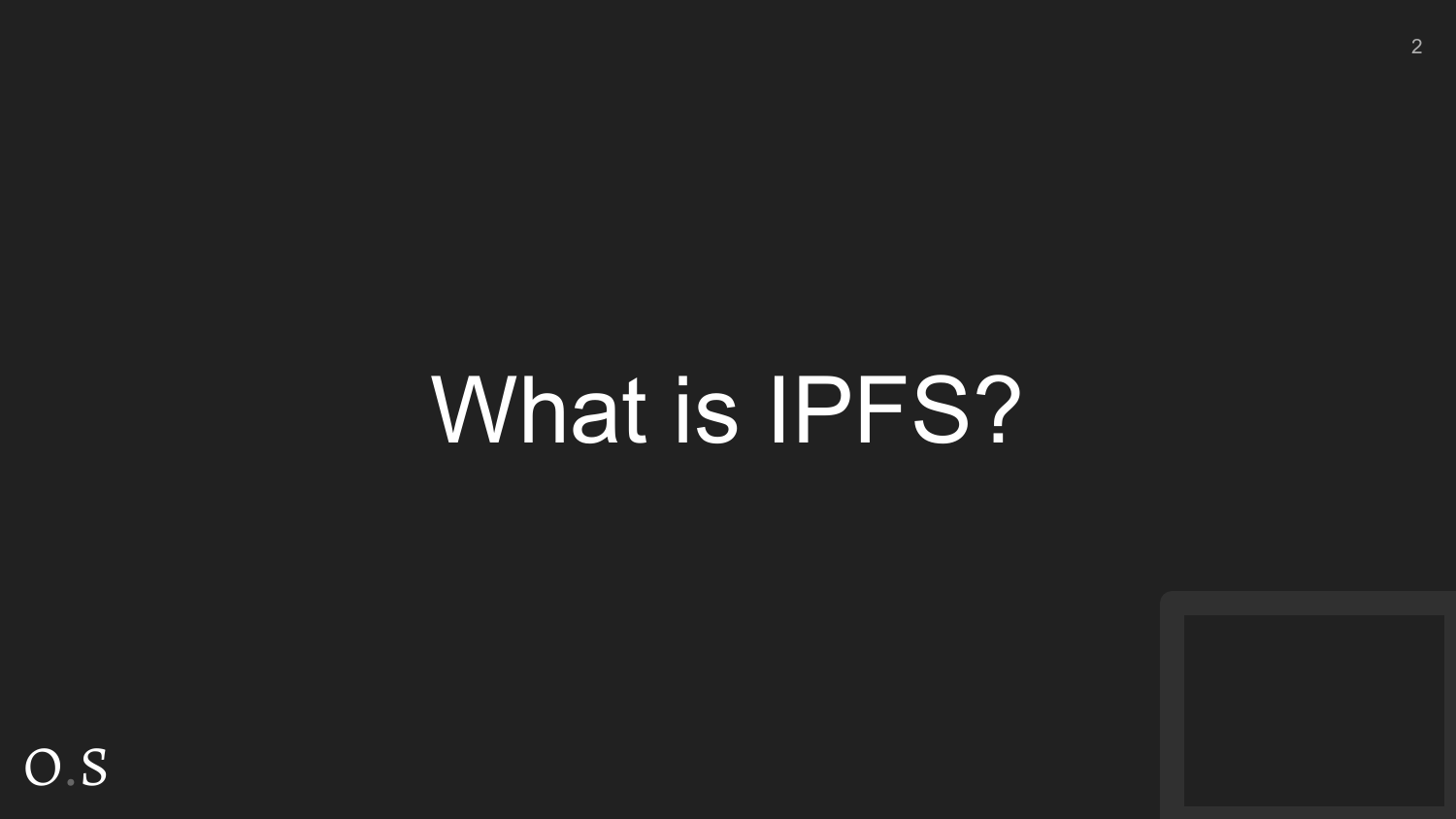\$ echo '{"hi": ""}' | ipfs dag put Bafyreidk...l3n53dv7w2z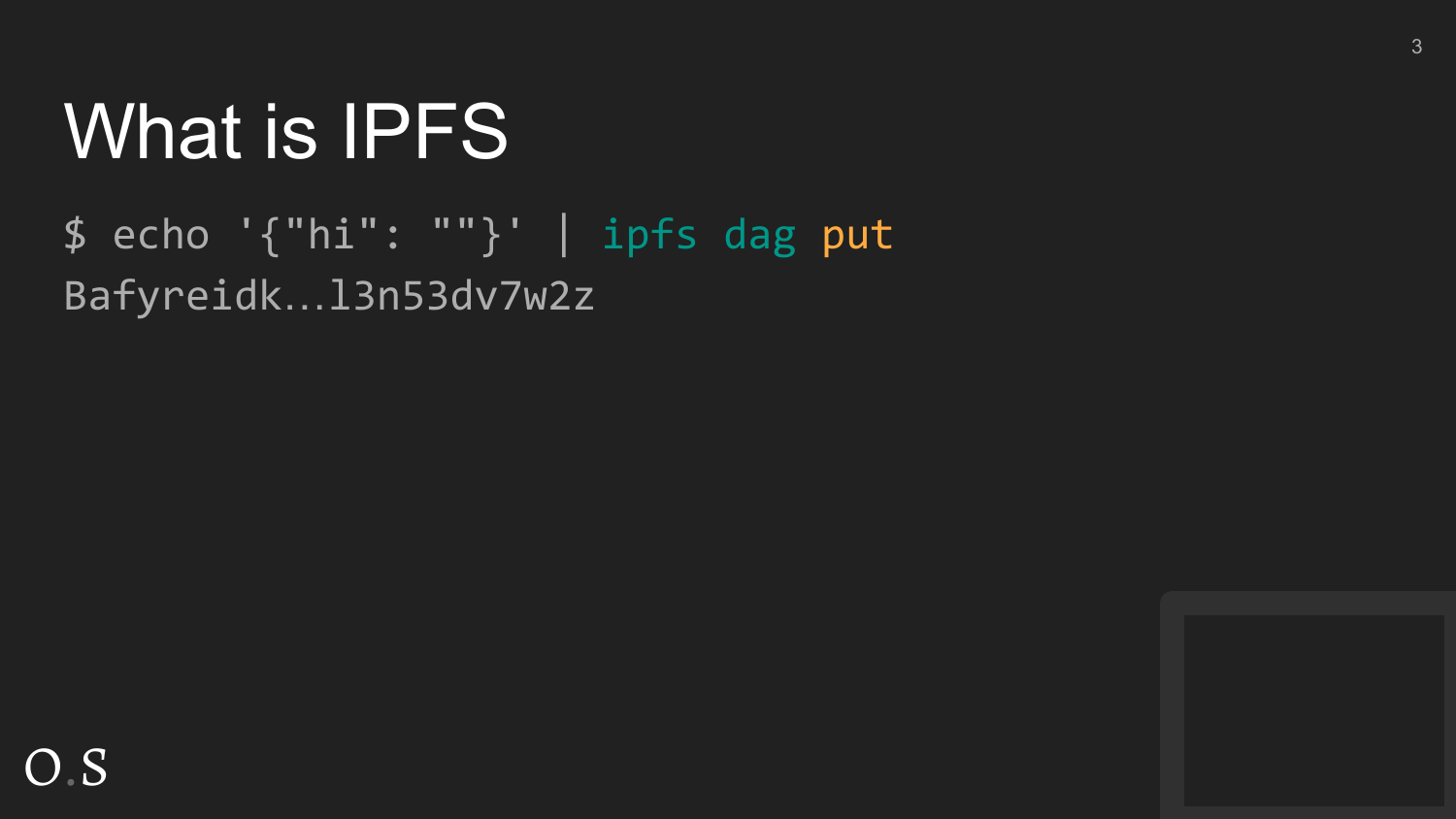$$echo '{''hi': "'}'}'$  | ipfs dag put Bafyreidk...l3n53dv7w2z

\$ ipfs dag get Bafyreidk...13n53dv7w2z  ${''hi": "''}$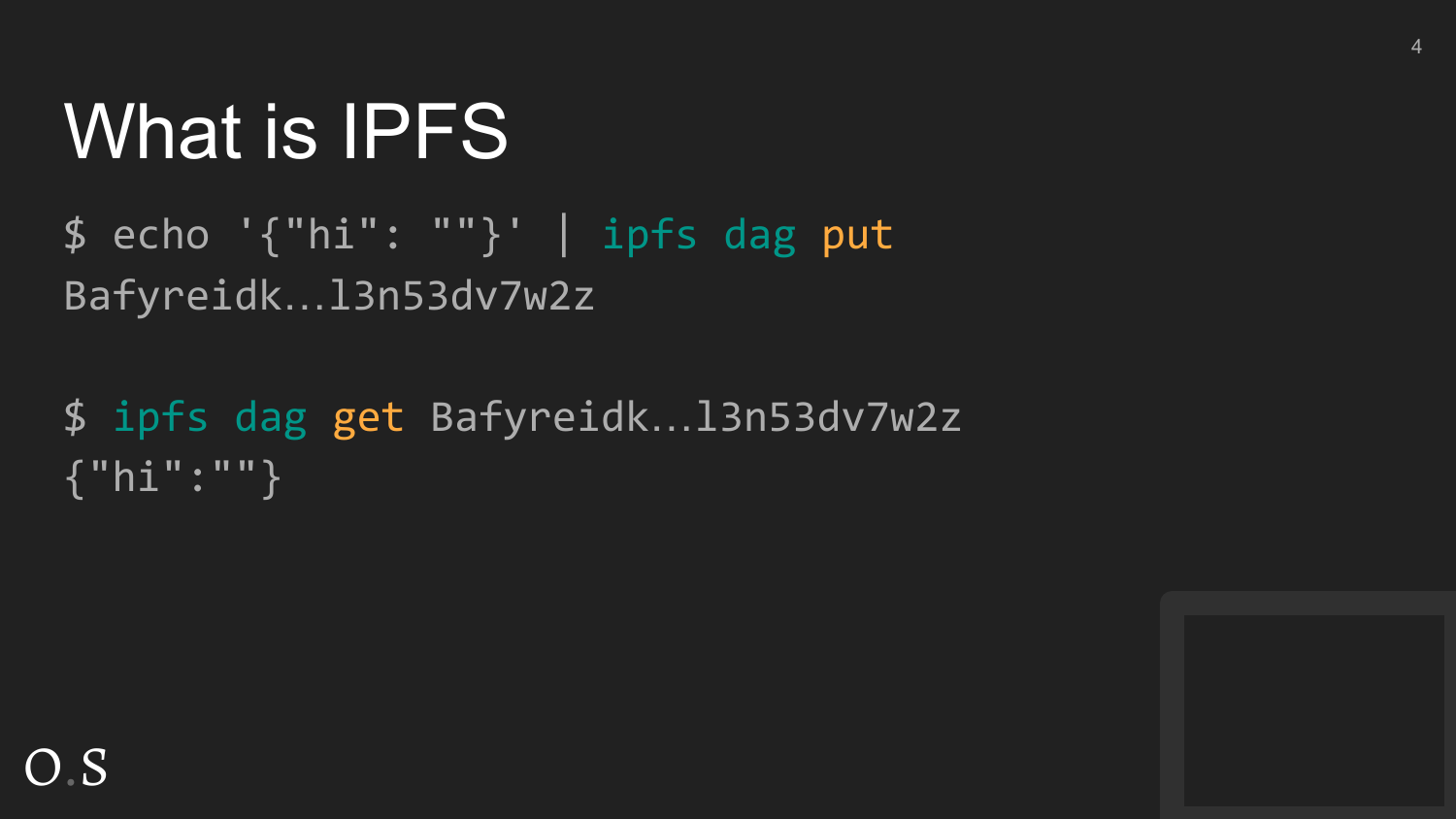\$ echo '{"hi": {"/": "Bafyr…7w2z"}}' | ipfs dag put Bafyreid3…spdhu6jixba

\$ ipfs dag get Bafyreid3…spdhu6jixba {"hi":{"/":"Bafyreidk…l3n53dv7w2z"}}

\$ ipfs dag get Bafyreid3…spdhu6jixba/hi {"hi":""}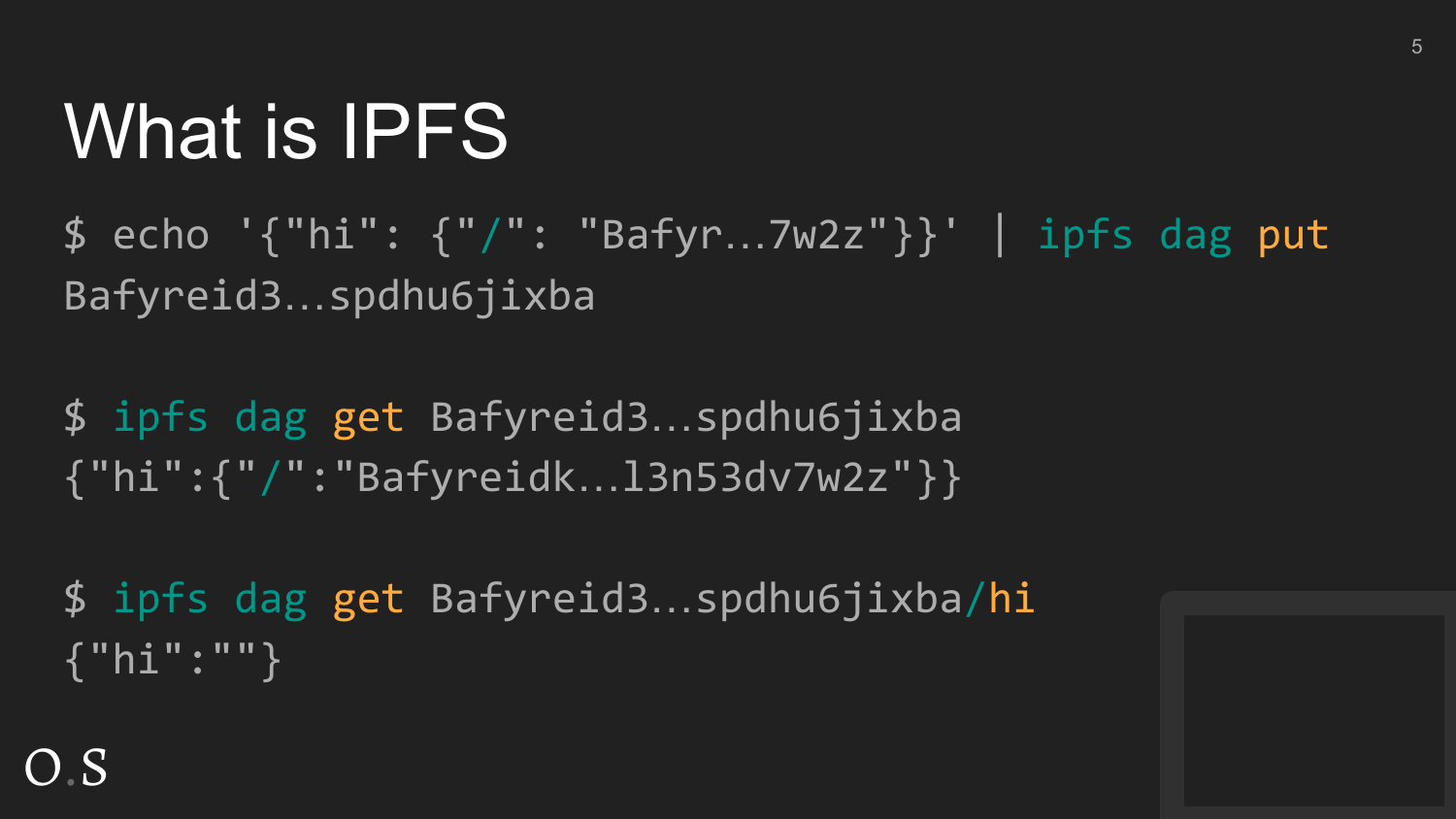\$ echo '{"hi": {"/": "Bafyrink<sup>'w2z"</sup>}}' | ipfs dag put » ecno { n1 : { / : Bath ink<br>Bafyreid3...spdh<sub>Call</sub>ed IPLD link

\$ ipfs dag get Bafyreid3…spdhu6jixba {"hi":{"/":"Bafyreidk…l3n53dv7w2z"}}

\$ ipfs dag get Bafyreid3…spdhu6jixba/hi {"hi":""}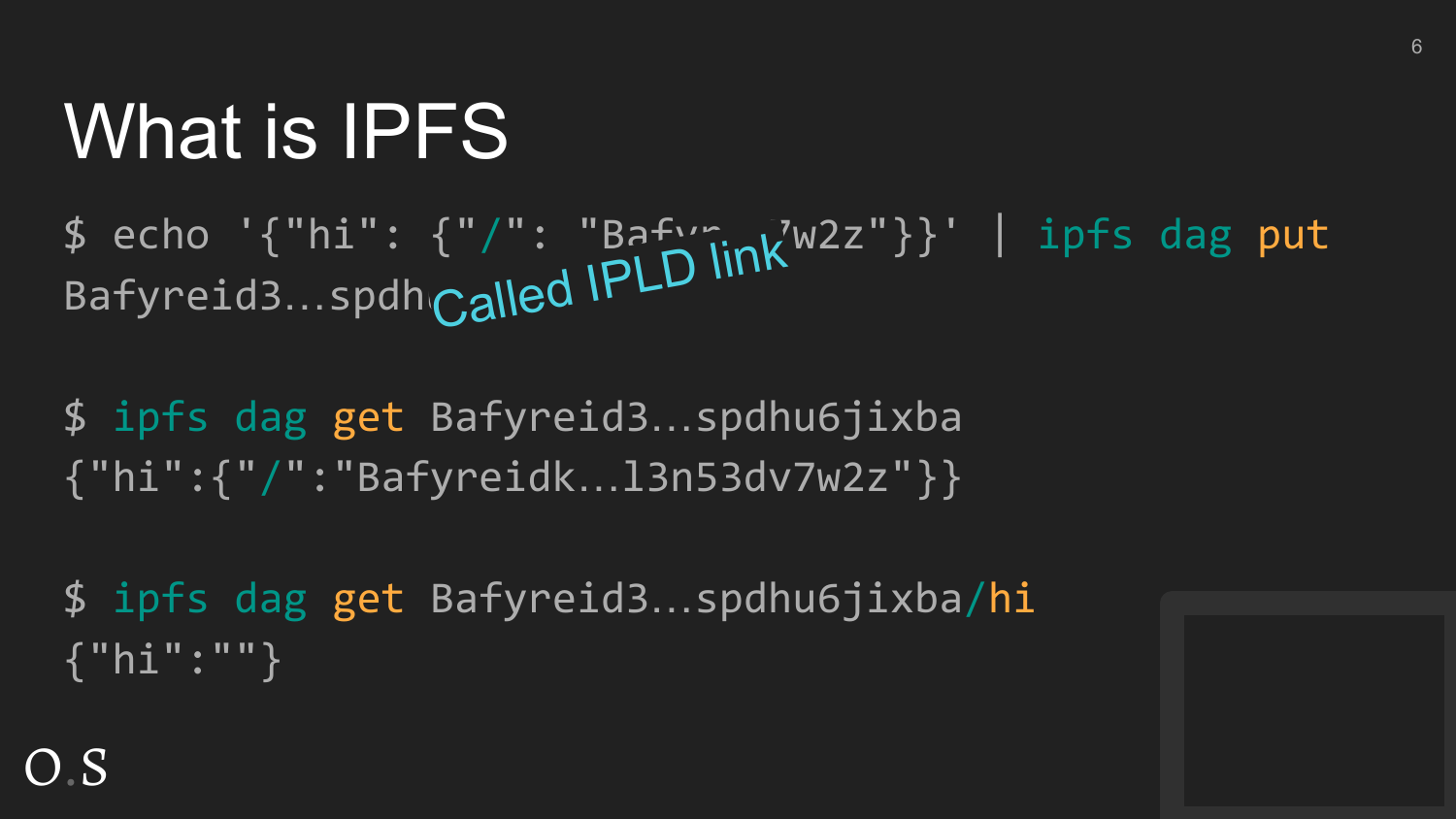- Data model called IPLD
- Big tent approach support popular existing formats

7

● …including git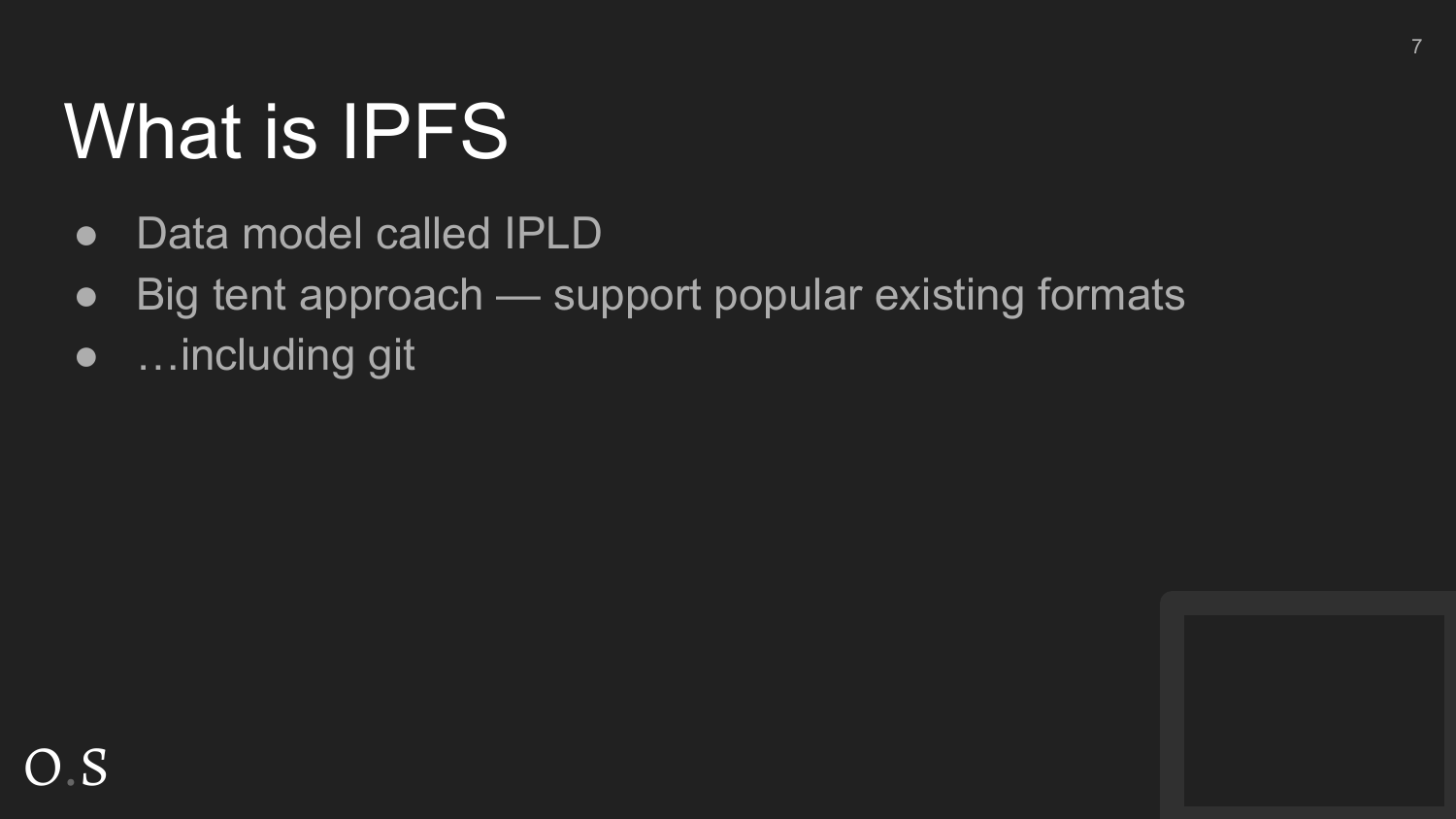# What's Inside Nix?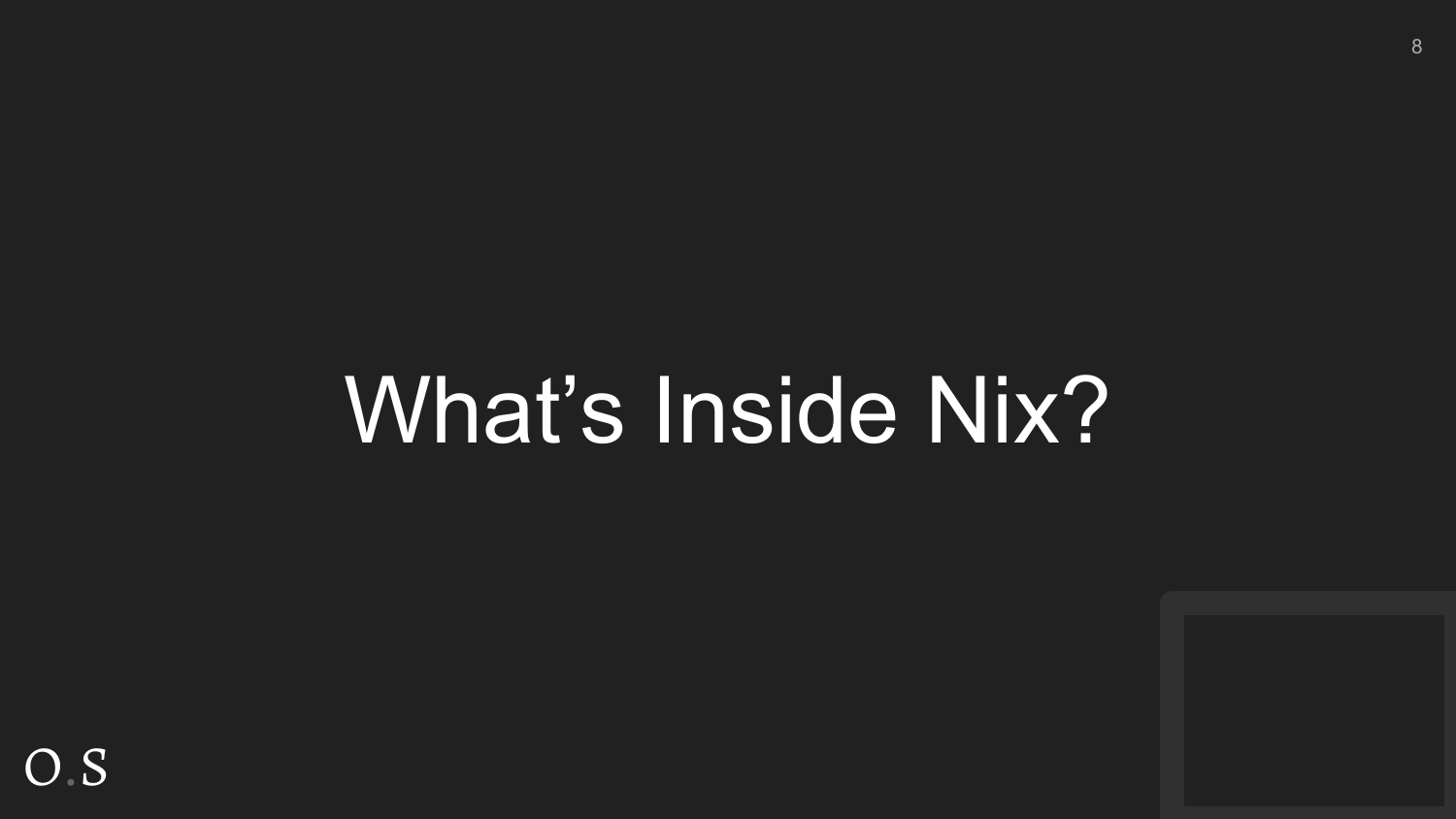#### **Layers of Nix**



#### libnixstore

 $O.S$ 

l Jtils!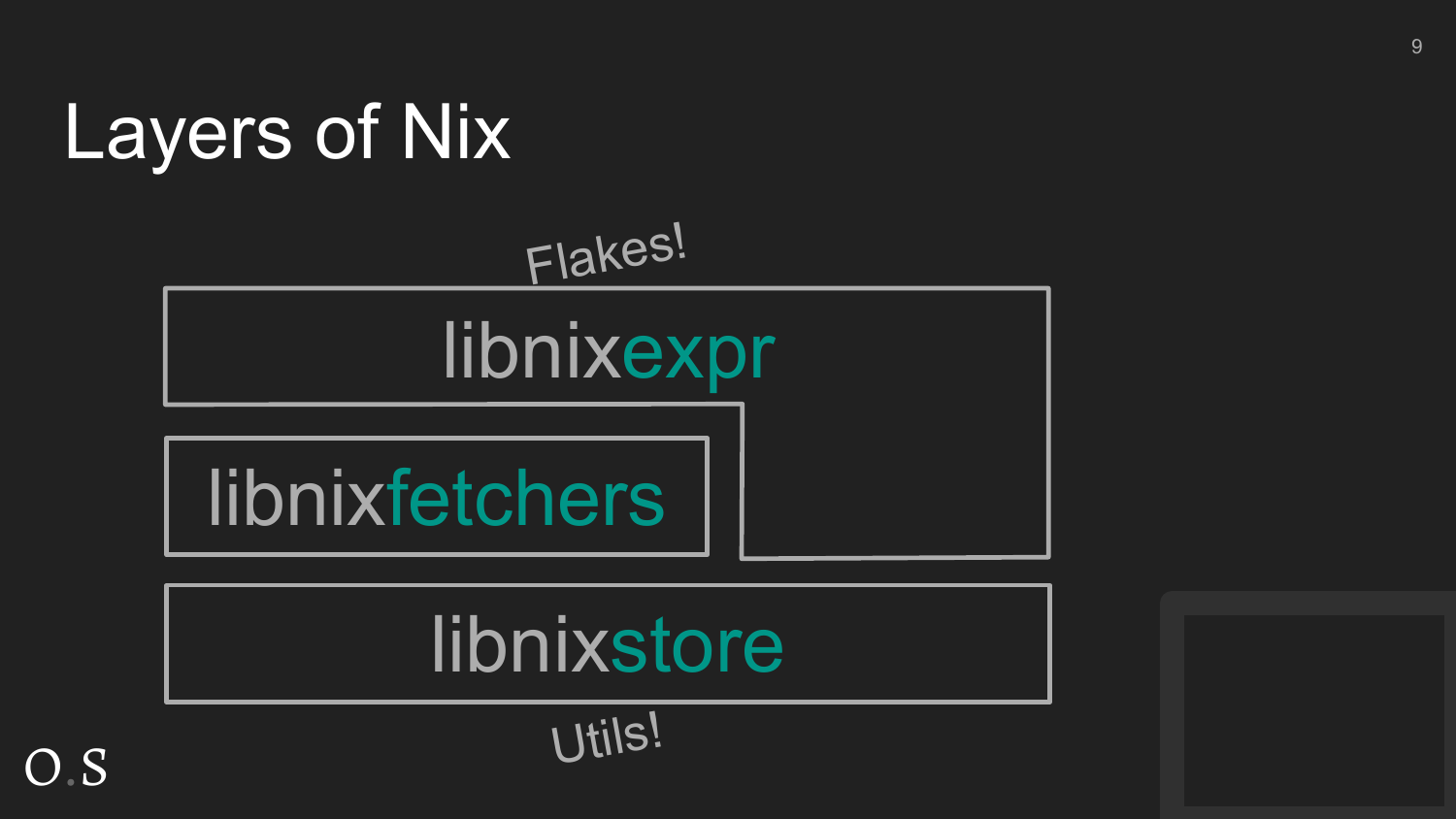

 $O.S$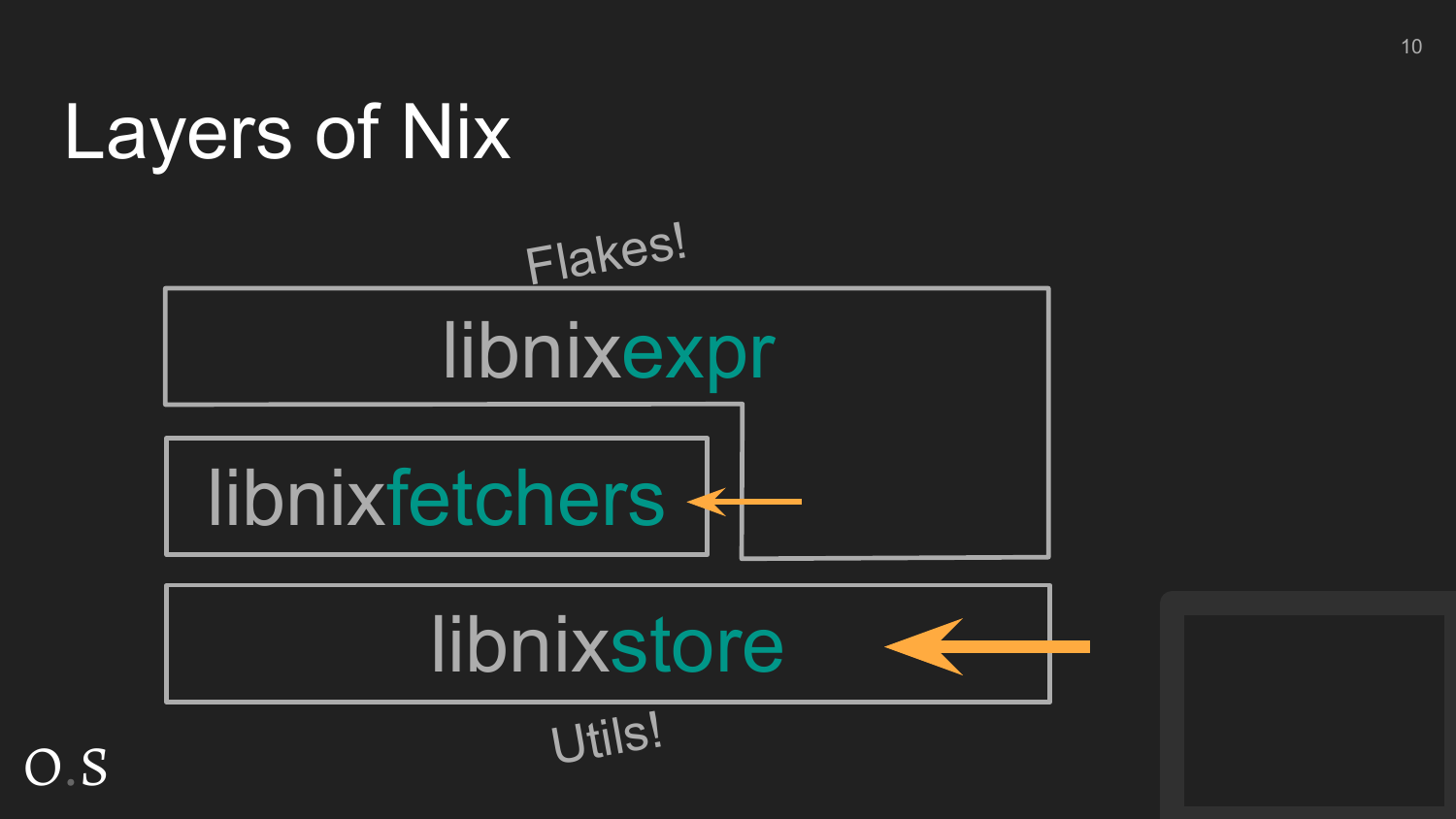#### /nix/store/nmgiyxa9fpn42w6xjd1wvzgb1svffn1w-bash

 $11$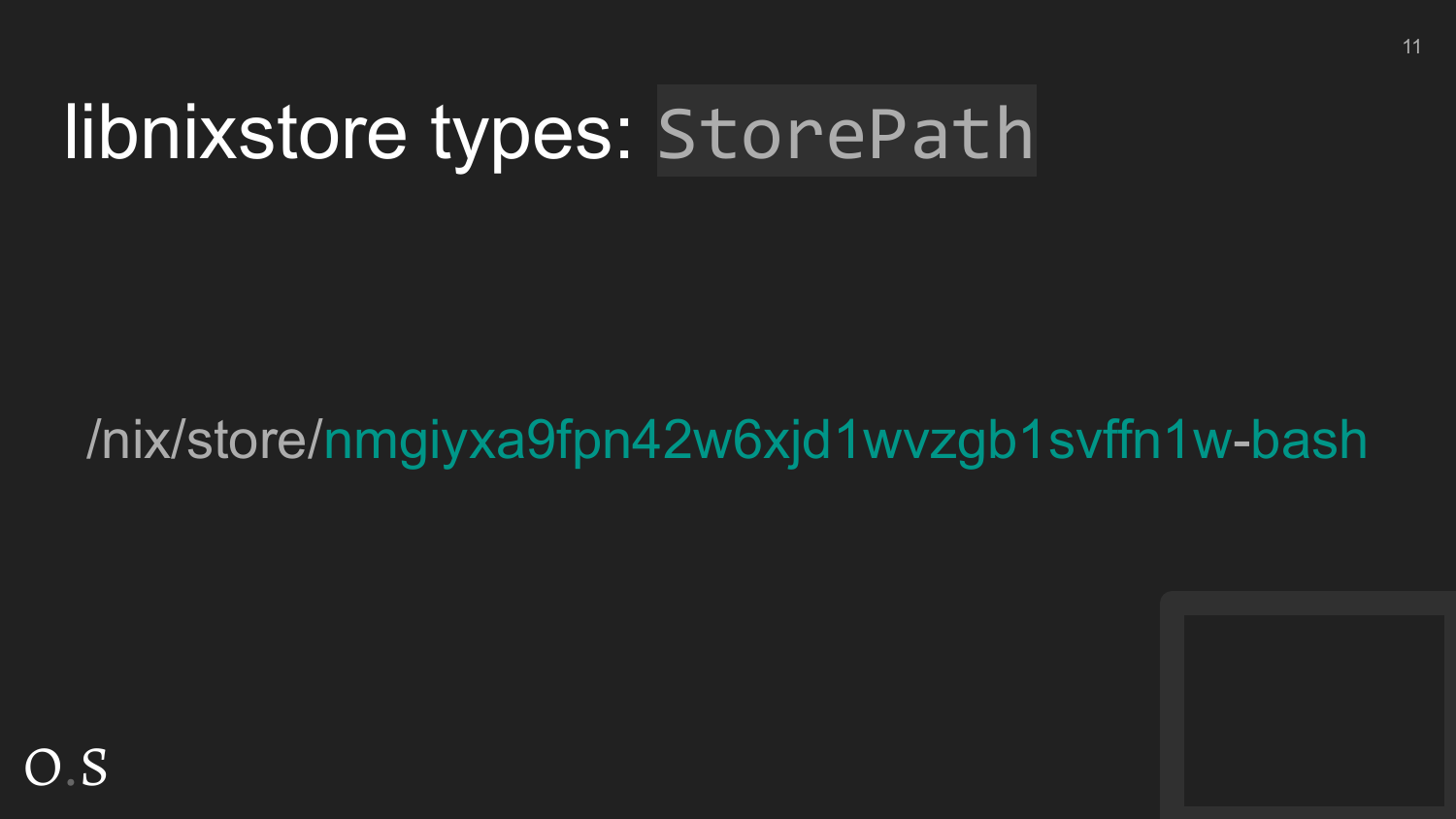# /nix/store/nmgiyxa9fpn42w6xjd1wvzgb1svffn1w-bash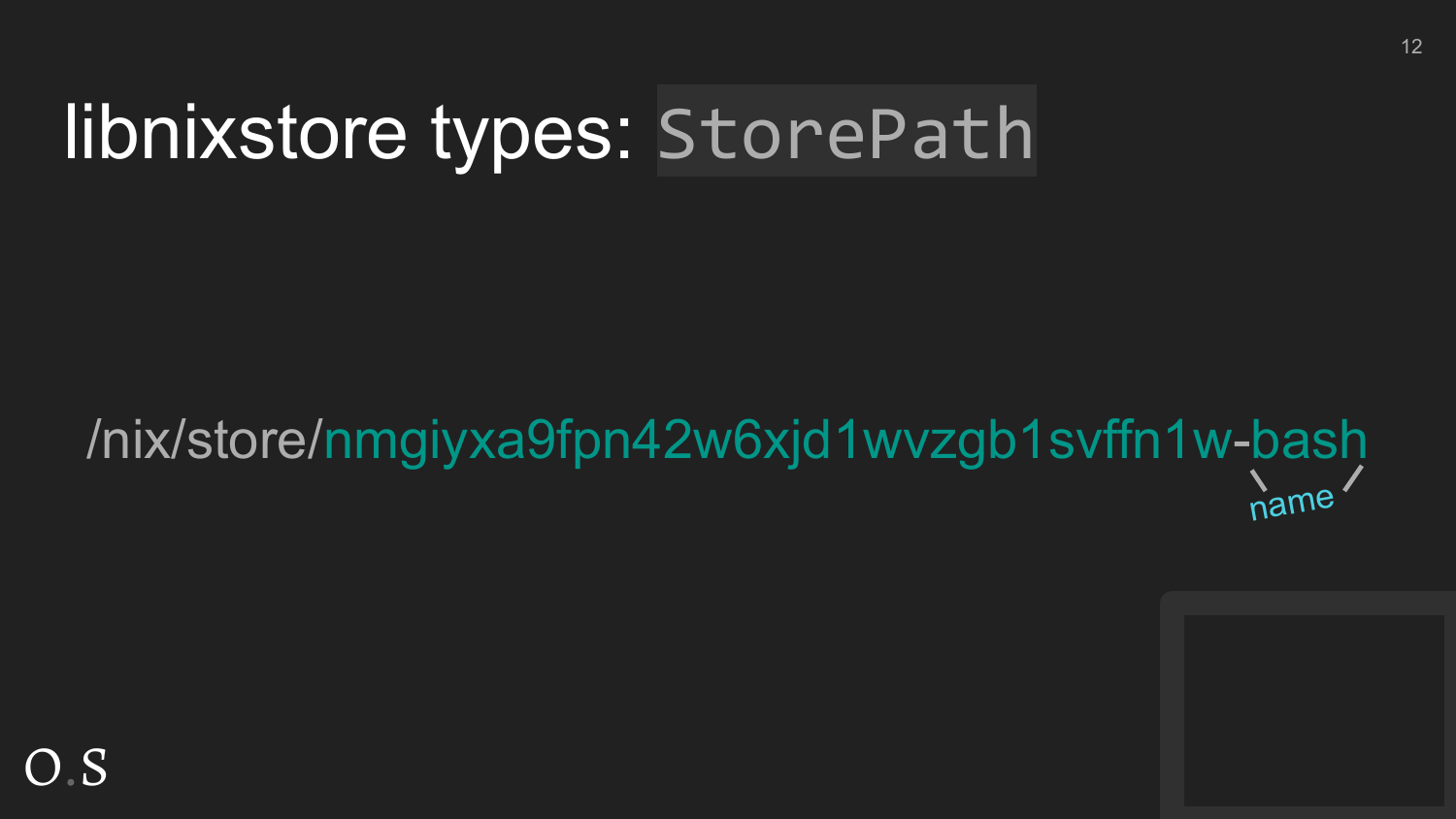#### /nix/store/nmgiyxa9fpn42w6xjd1wvzgb1svffn1w-bash Inscrutable mess name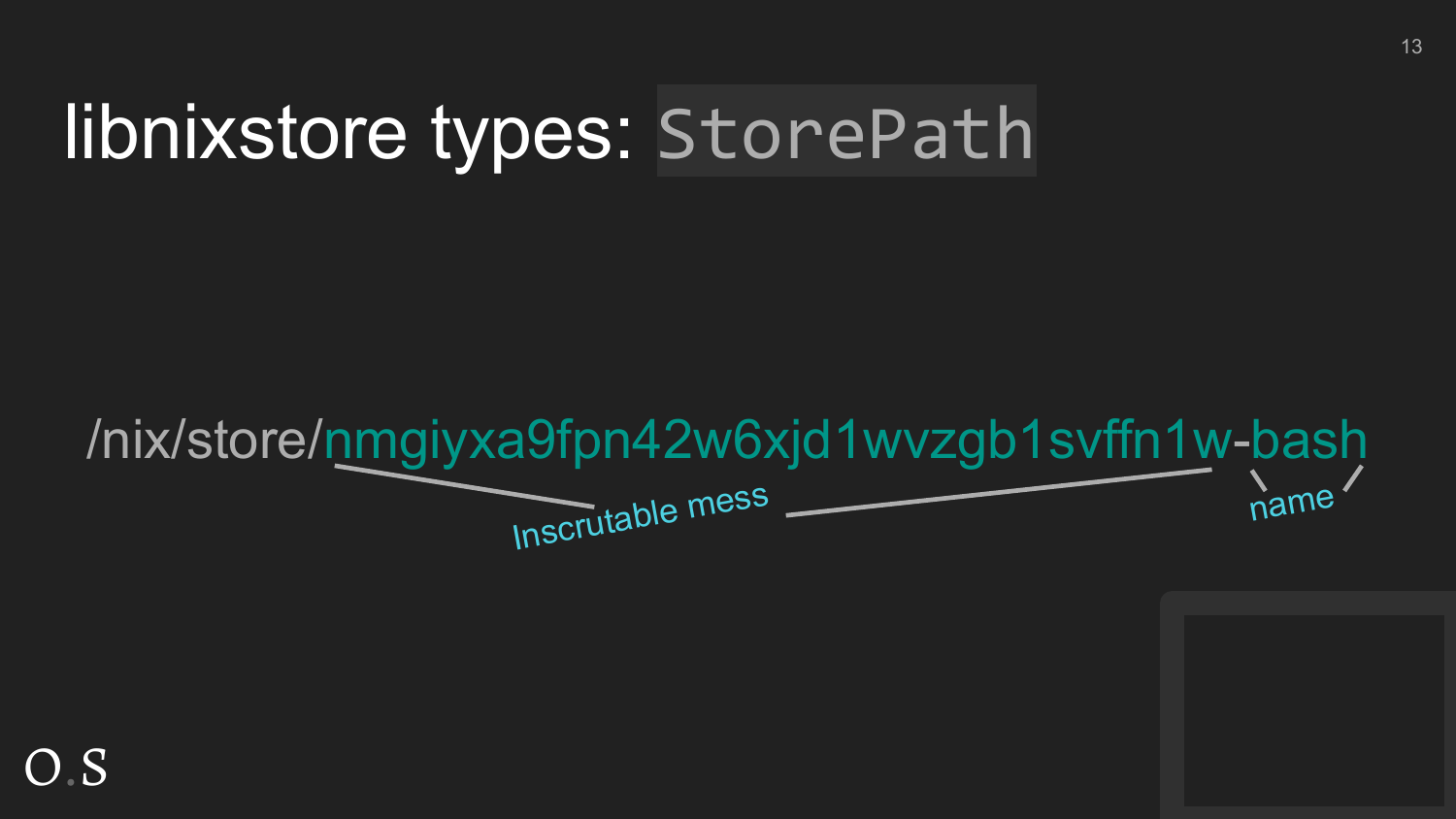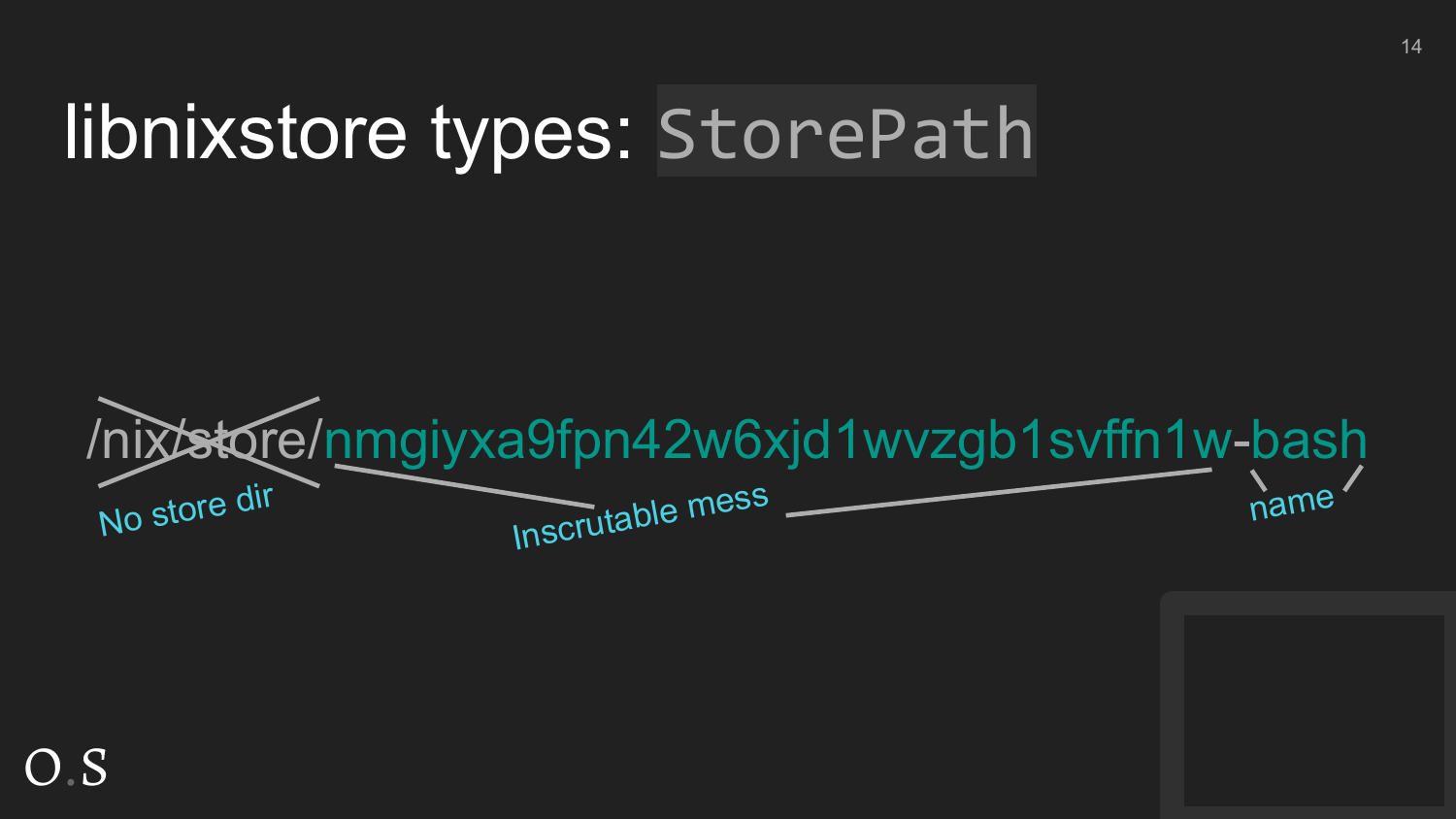#### StorePath Provenance

- Two choices:
	- Input addressed: How made
	- Content Addressed: What is
- Can verify but not derive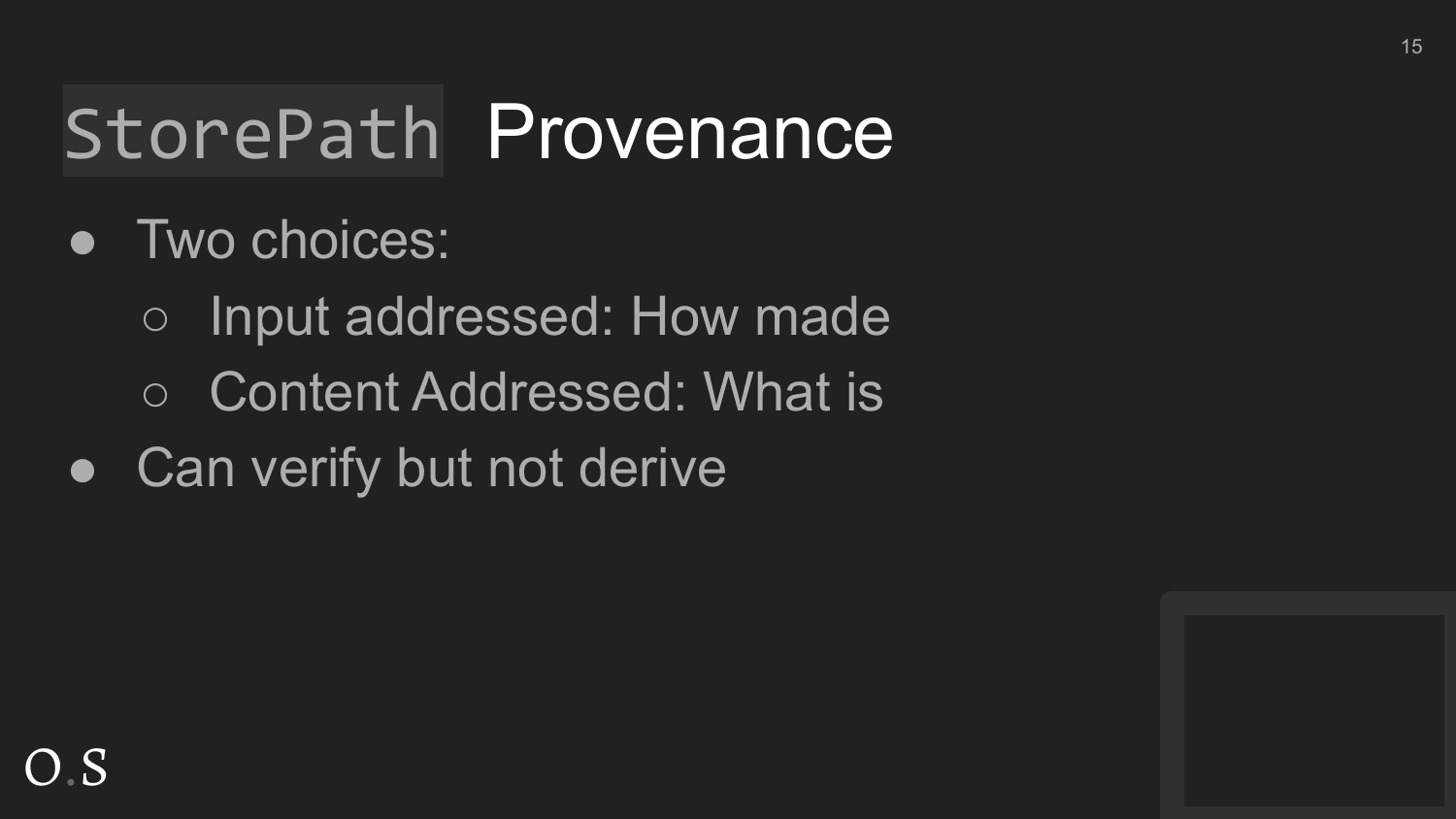- Outputs
- Builder

● …

- Input sources
- Input derivations

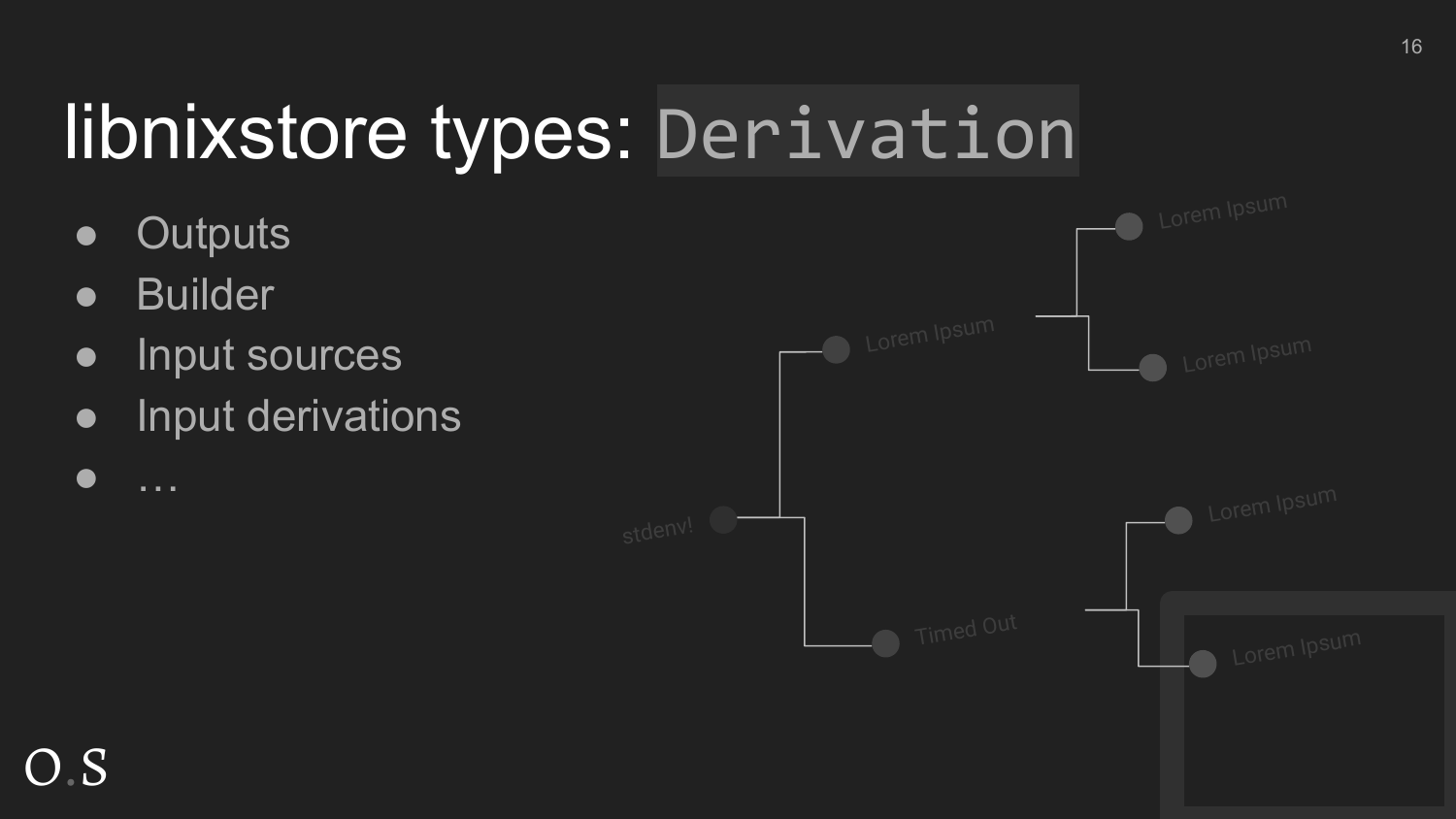struct DerivationOutput

 StorePath path; std::string hashAlgo; std::string hash;

}

{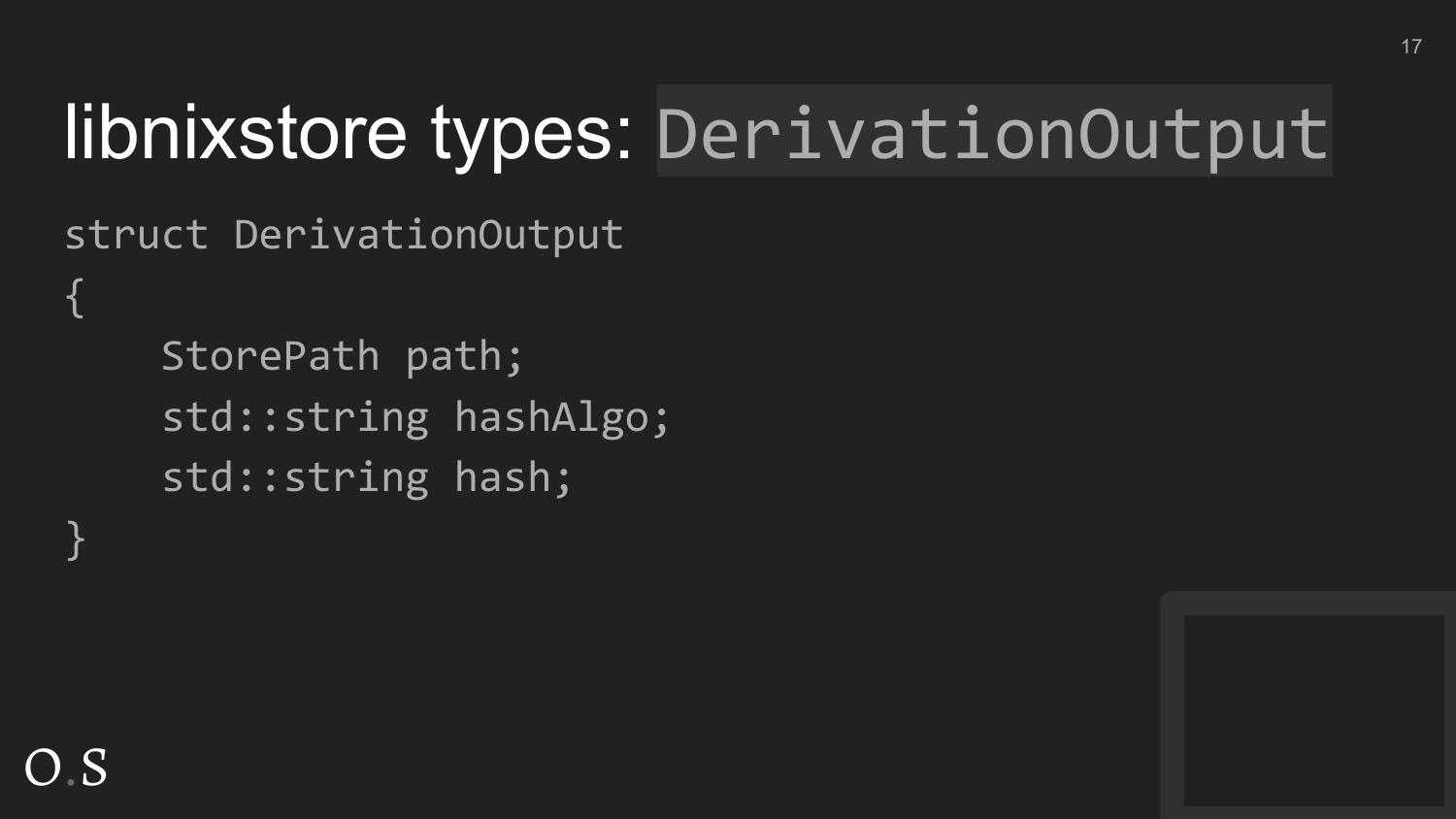struct DerivationOutput

 StorePath path; std::string hashAlgo; std::string hash;

}

{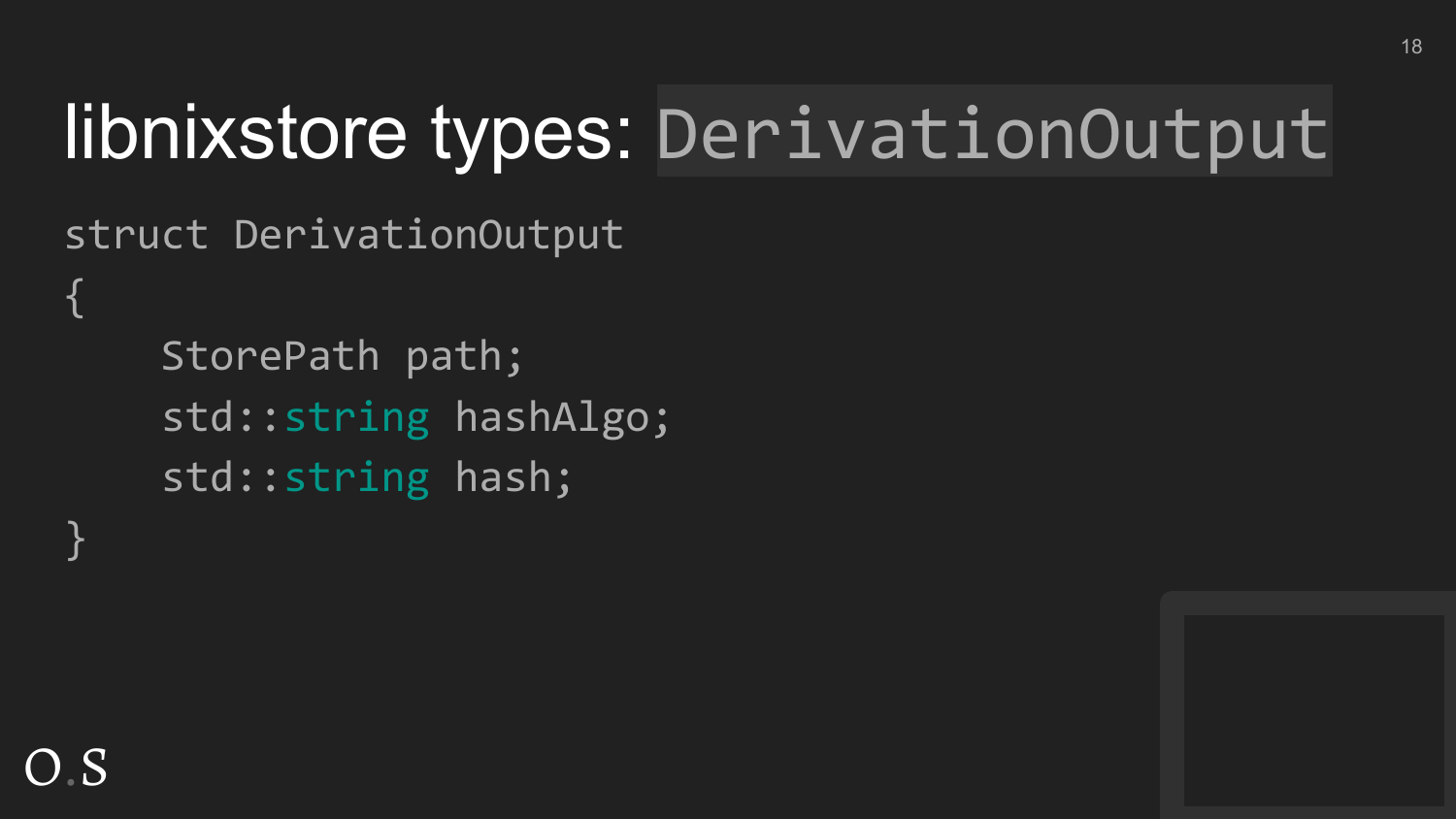struct DerivationOutput

 StorePath path; std::string hashAlgo; std::string hash;



{

}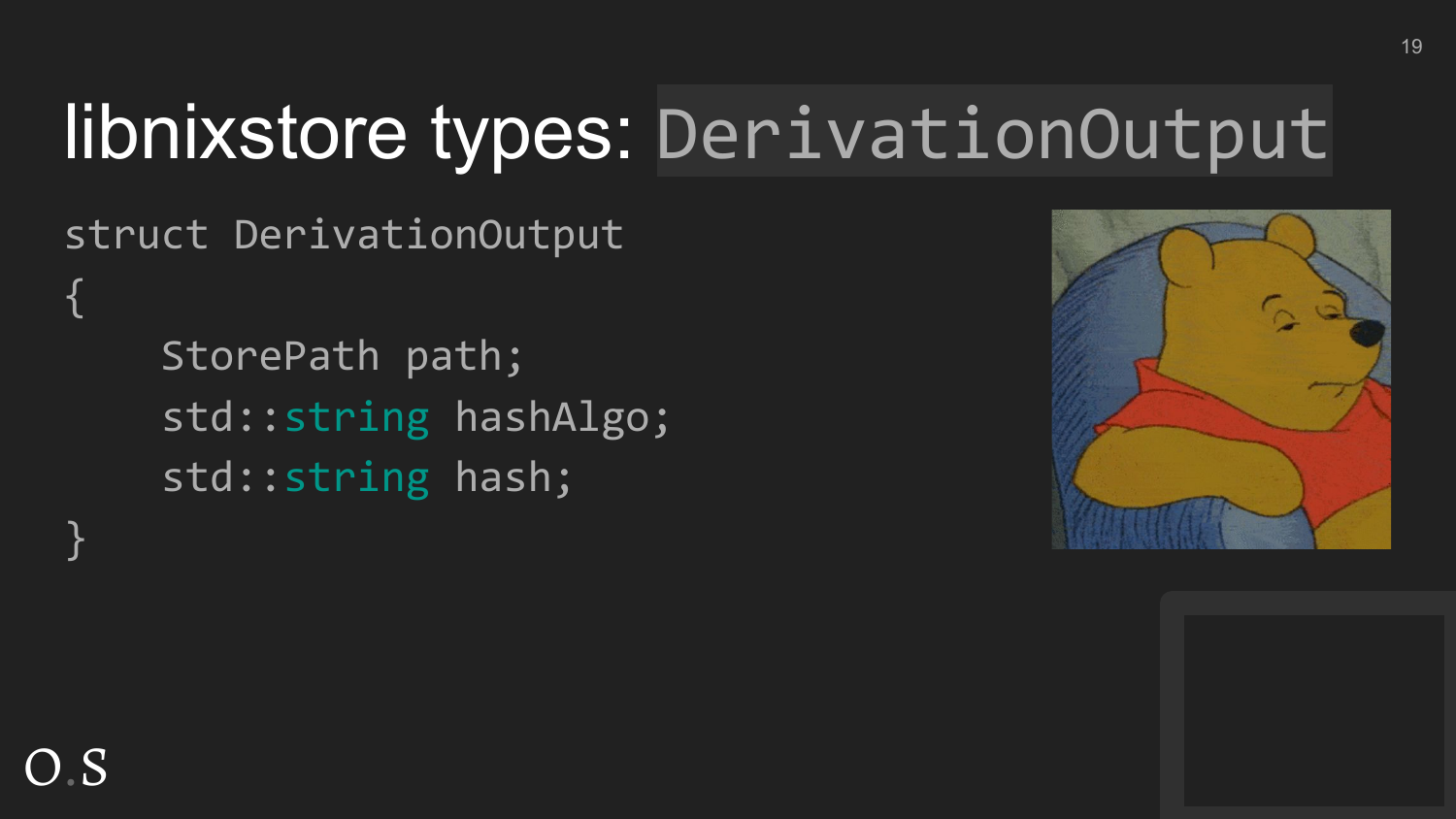struct DerivationOutput

O.S

}

{

```
 StorePath path;
     std::optional<FileSystemHash> hash;
}
struct FileSystemHash {
     FileIngestionMethod method;
     Hash hash;
```
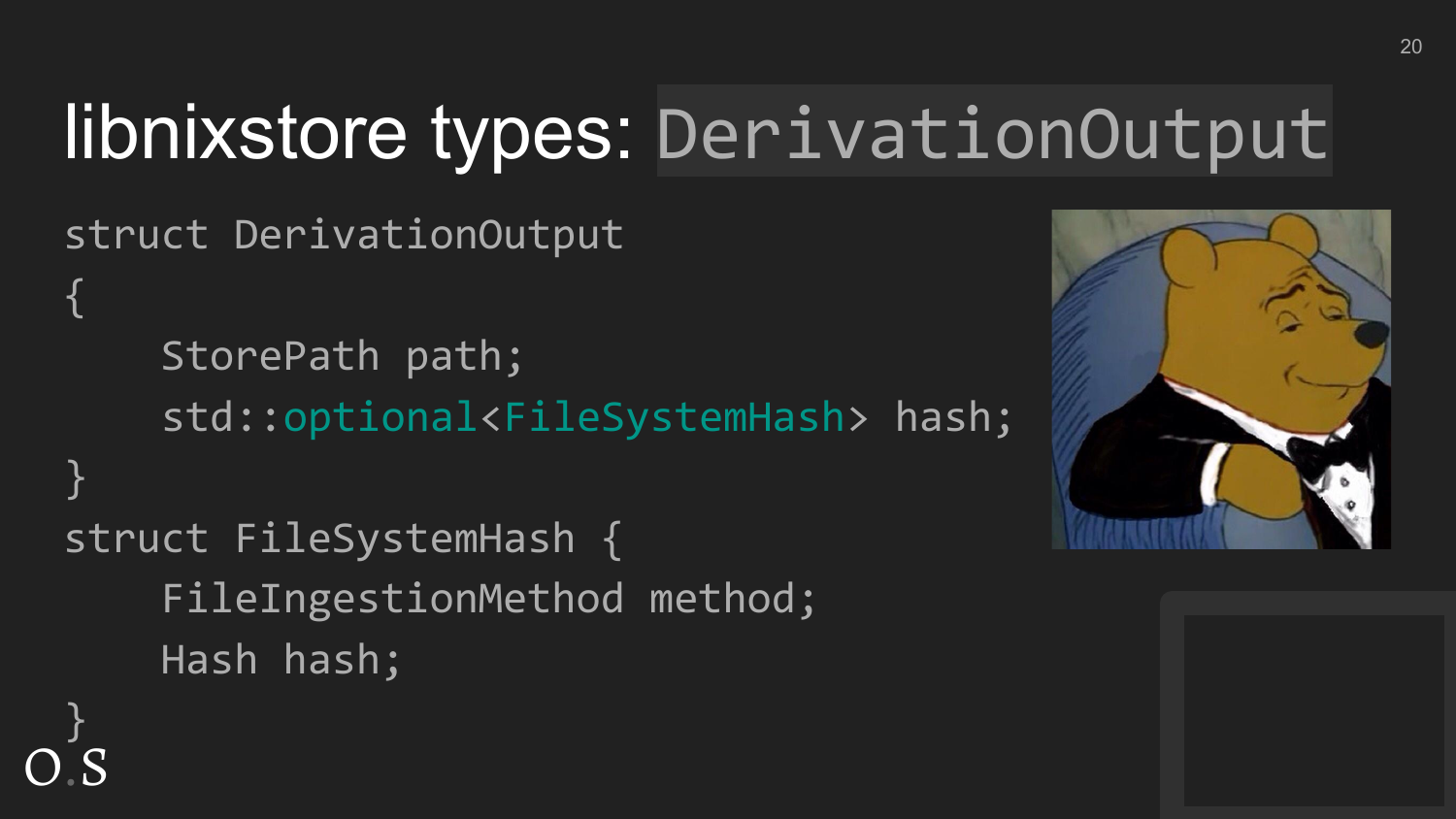struct DerivationOutput

O.S

}

{

```
 StorePath path;
     std::optional<FileSystemHash> hash;
}
struct FileSystemHash {
     FileIngestionMethod method;
     Hash hash;
```
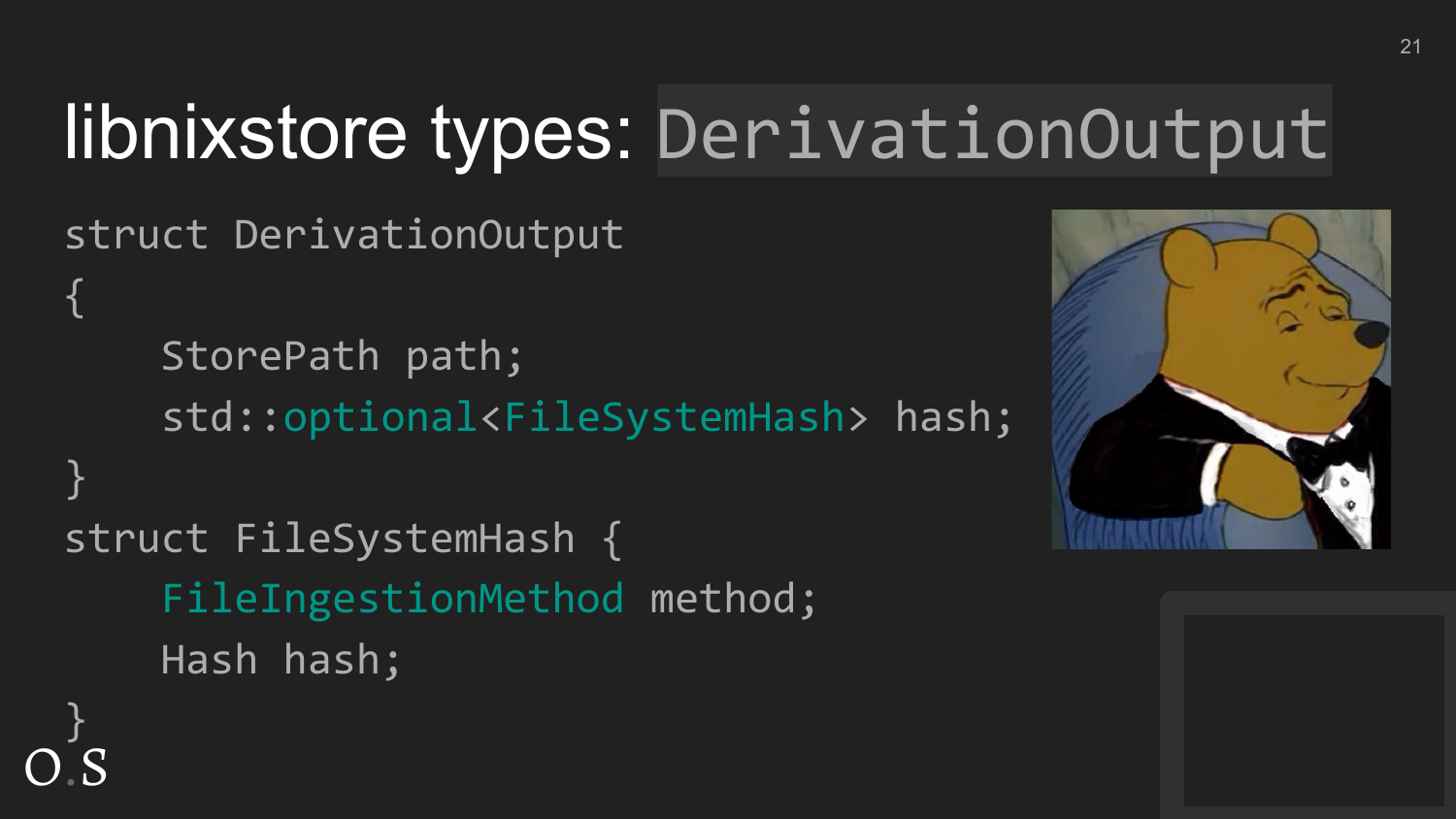#### libnixstore types: FileIngestionMethod

bool recursive;





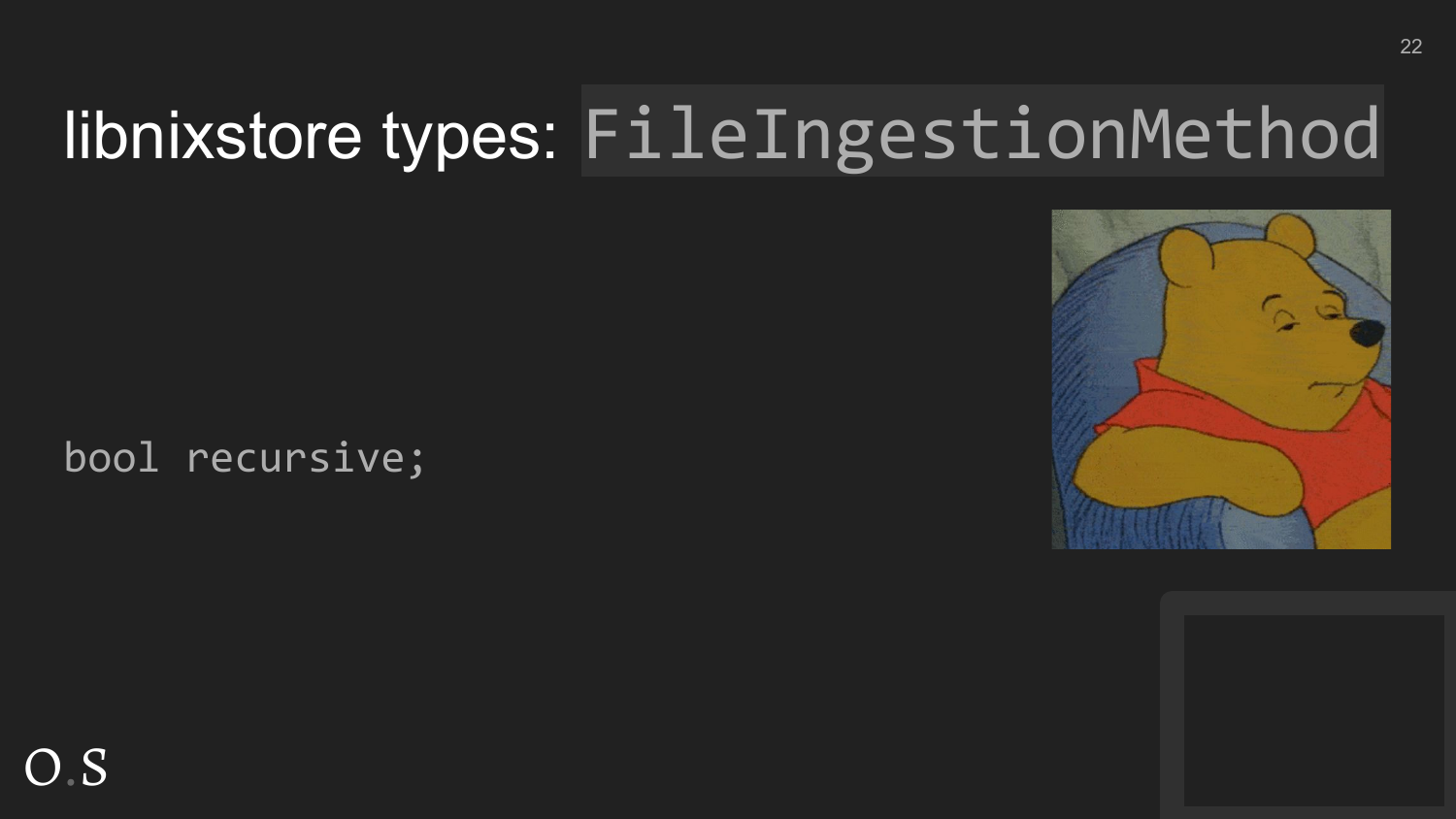#### libnixstore types: FileIngestionMethod

enum struct FileIngestionMethod { Flat, Recursive, // NAR method;



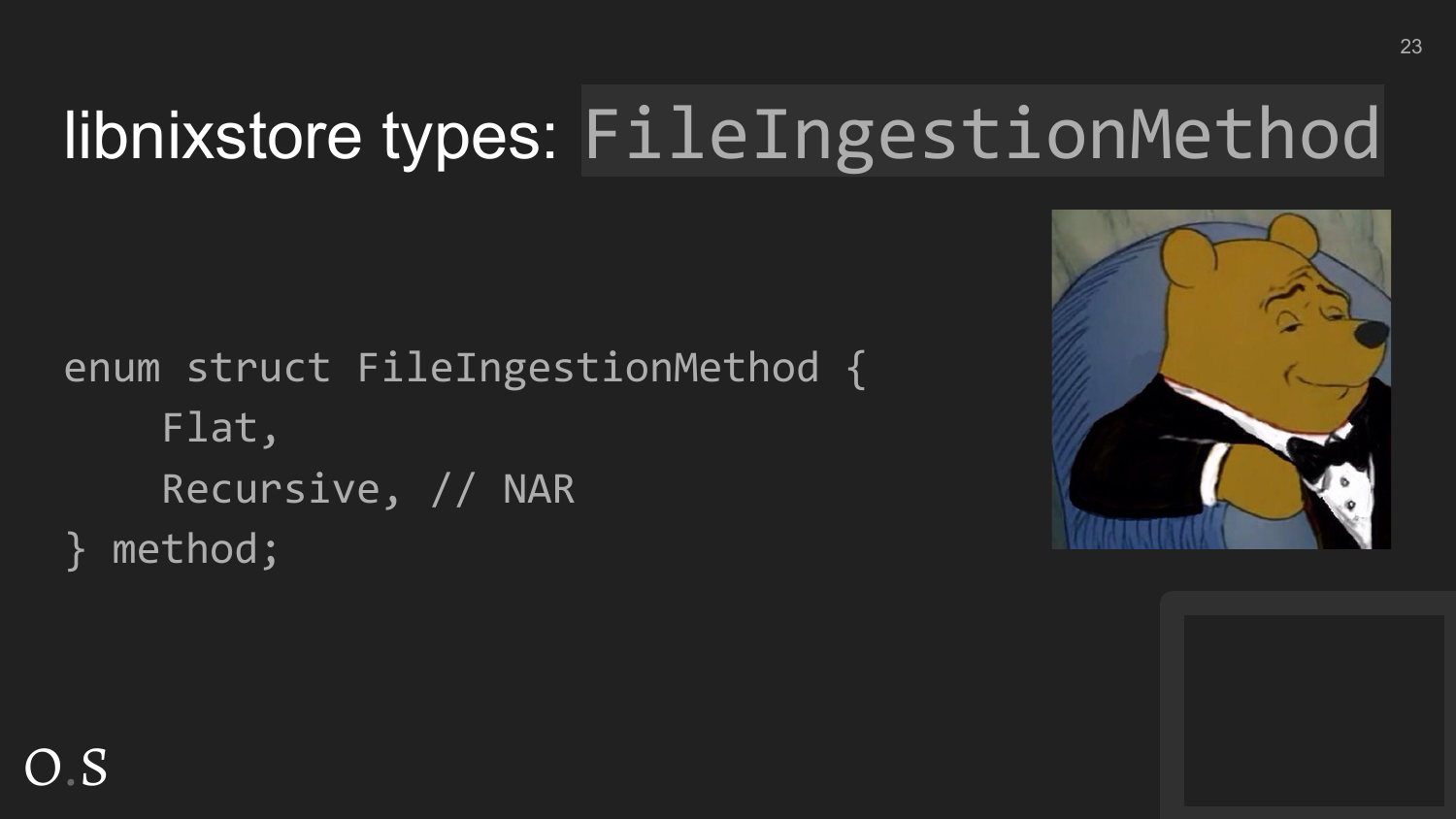#### libnixstore types: ValidPathInfo

struct ValidPathInfo { StorePath path; Hash narHash; StorePathSet references; std::string ca;

 $O.S$ 



24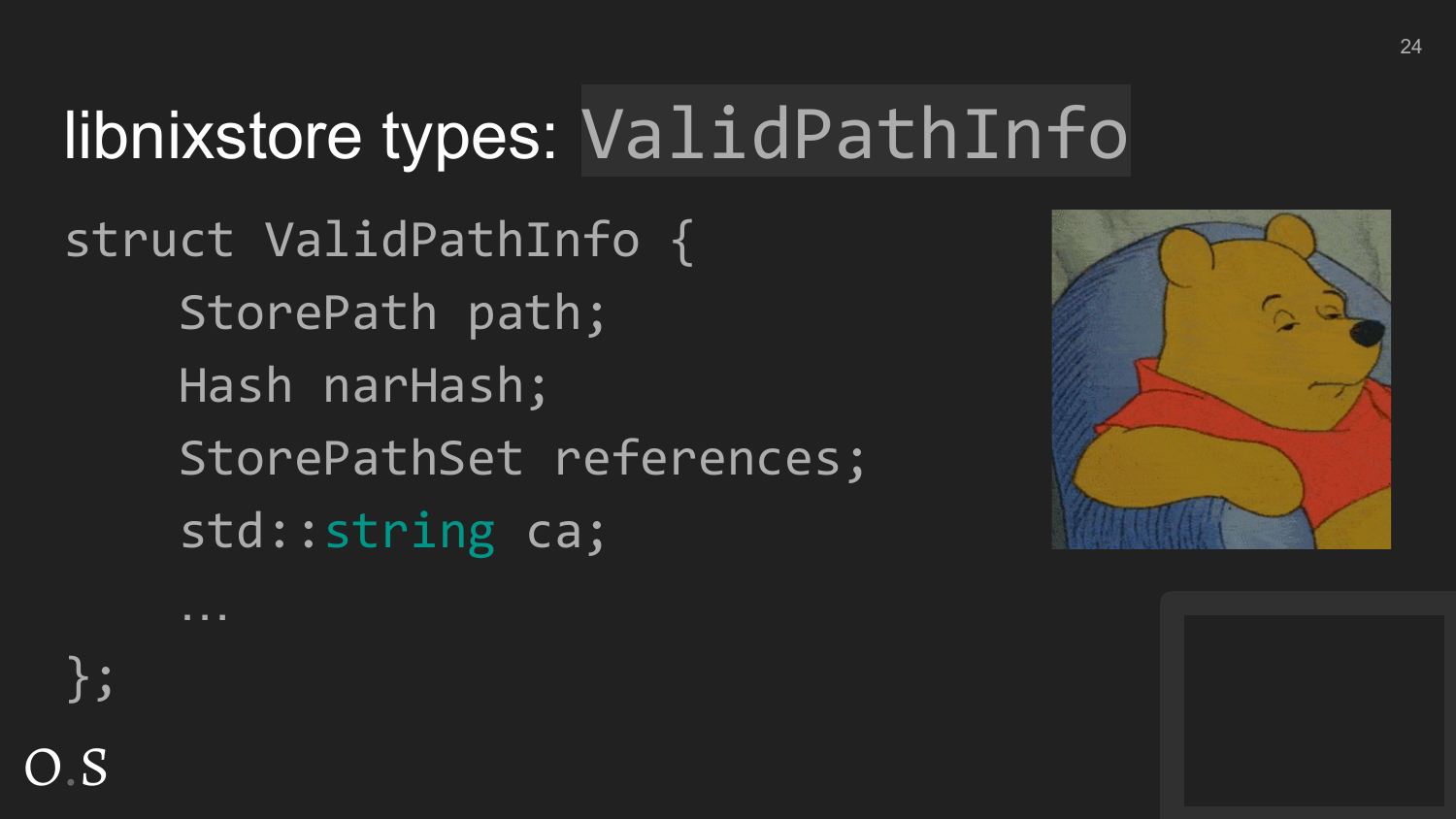#### libnixstore types: ValidPathInfo

struct ValidPathInfo { StorePath path; Hash narHash; StorePathSet references; std::optional<ContentAddress> ca;



O.S };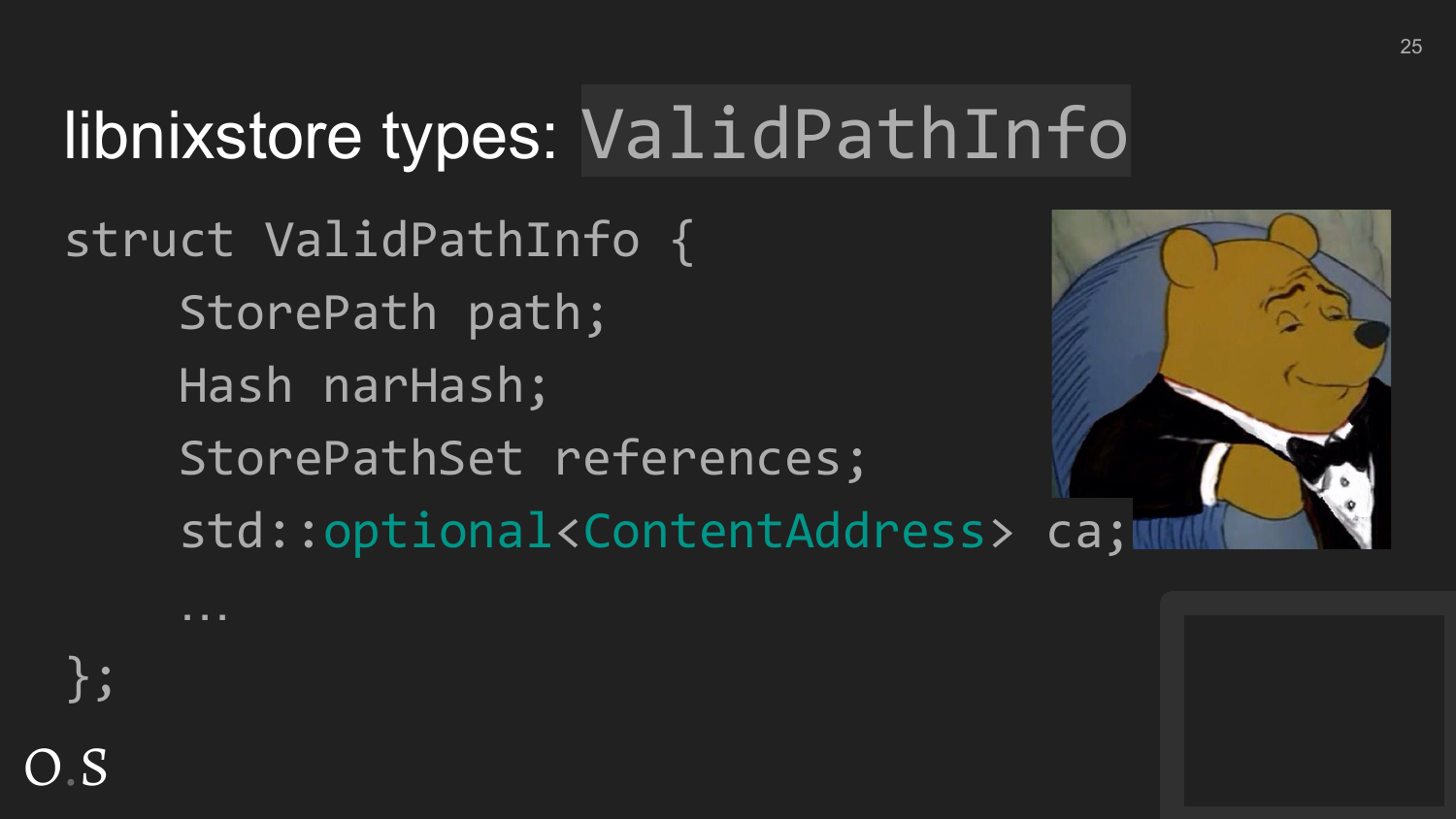### New Feature #1: Floating Content Addressed **Derivations**

(RFC #62 — thanks @regnat!)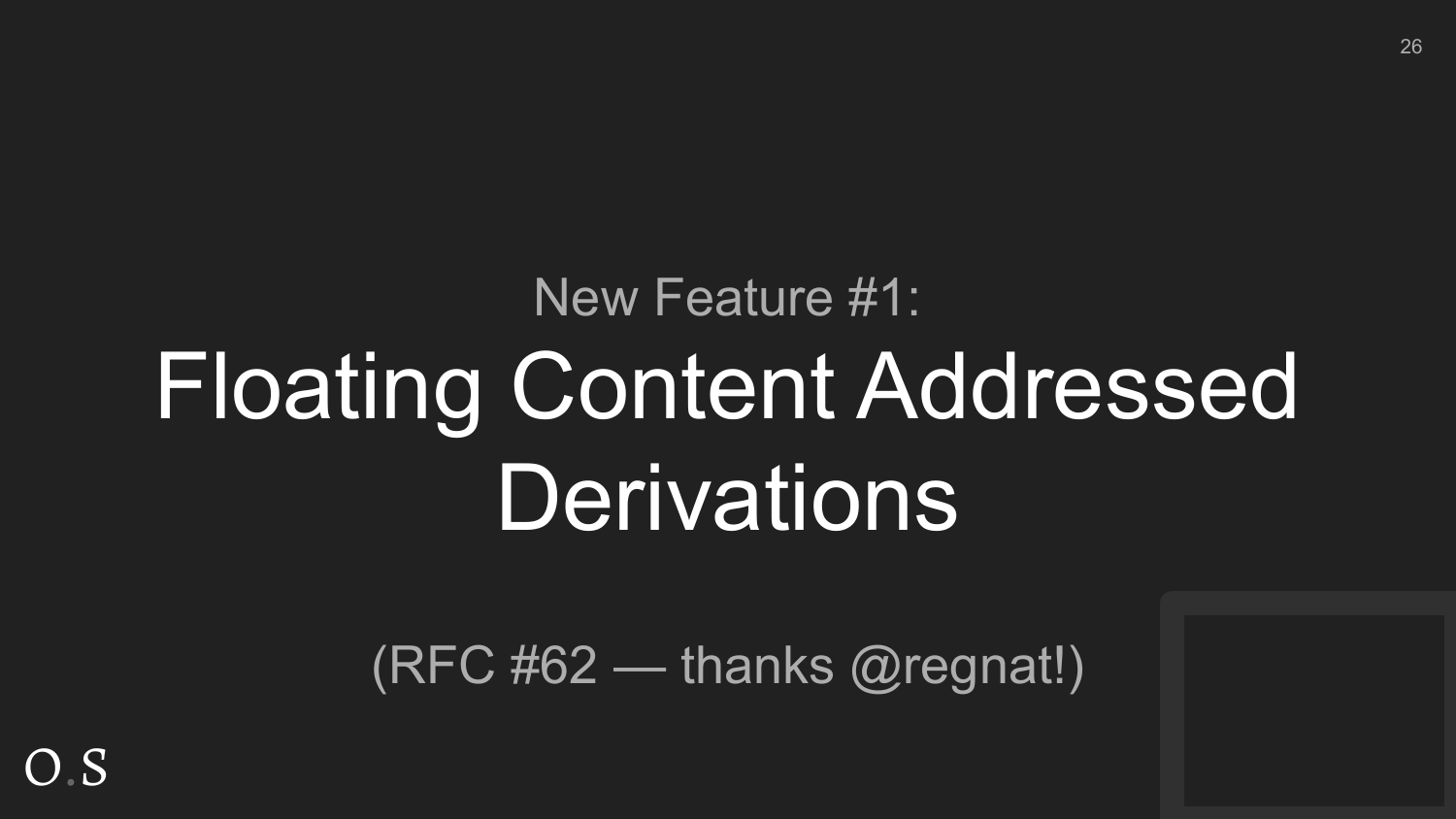### 2 types of derivations: Then

Input Addressed:

- Outputs input addressed
- Pure
- Contents "floating"

Fixed Output:

- Outputs content addressed
- Impure
- Contents fixed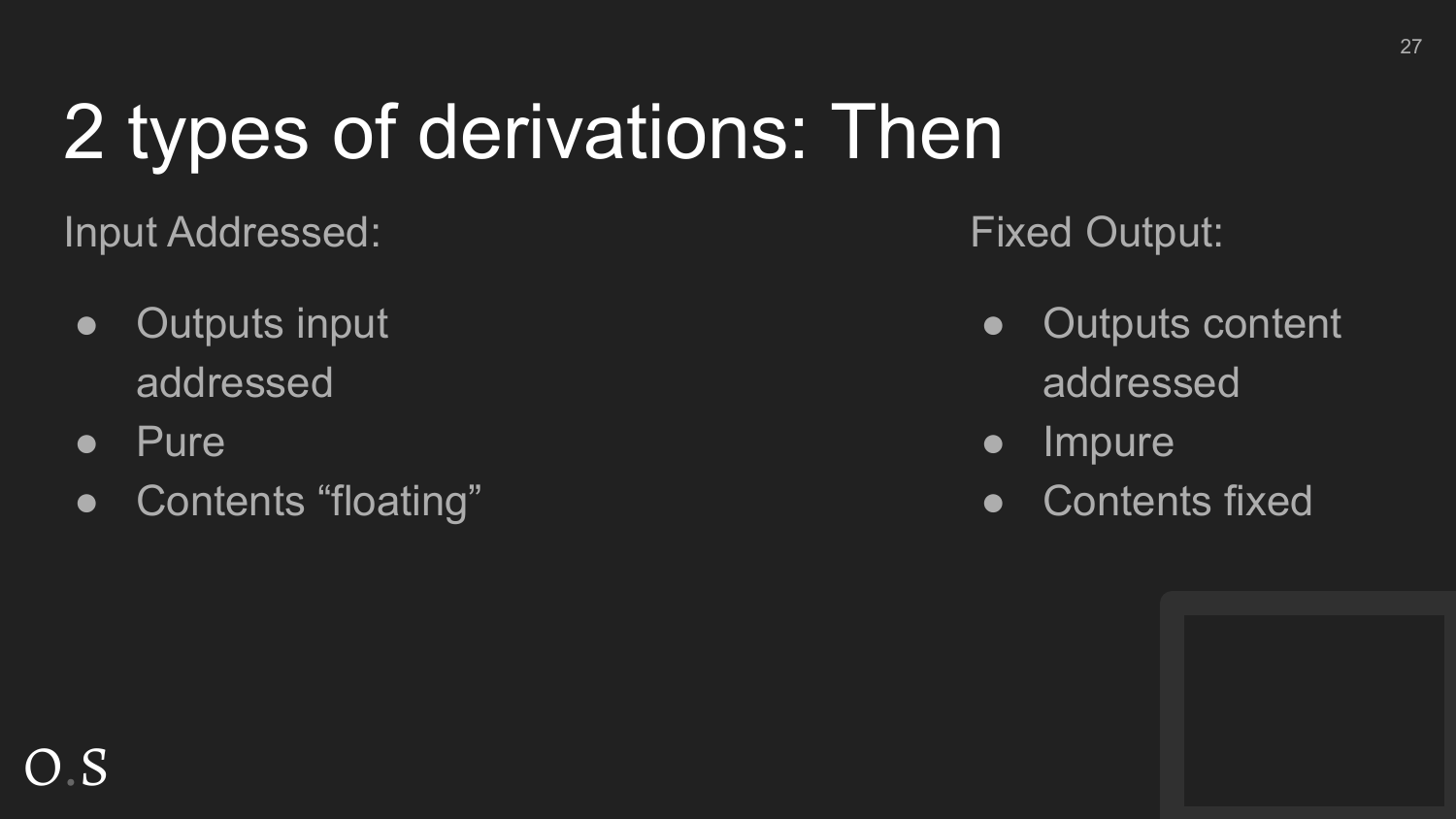### 3 types of derivations: Now

Input Addressed:

Floating C.A.:

Fixed C.A.:

- Outputs input addressed
- Pure
- Contents "floating"
- Outputs content addressed

● Pure

- Contents "floating"
- Outputs content addressed
- Impure
- Contents fixed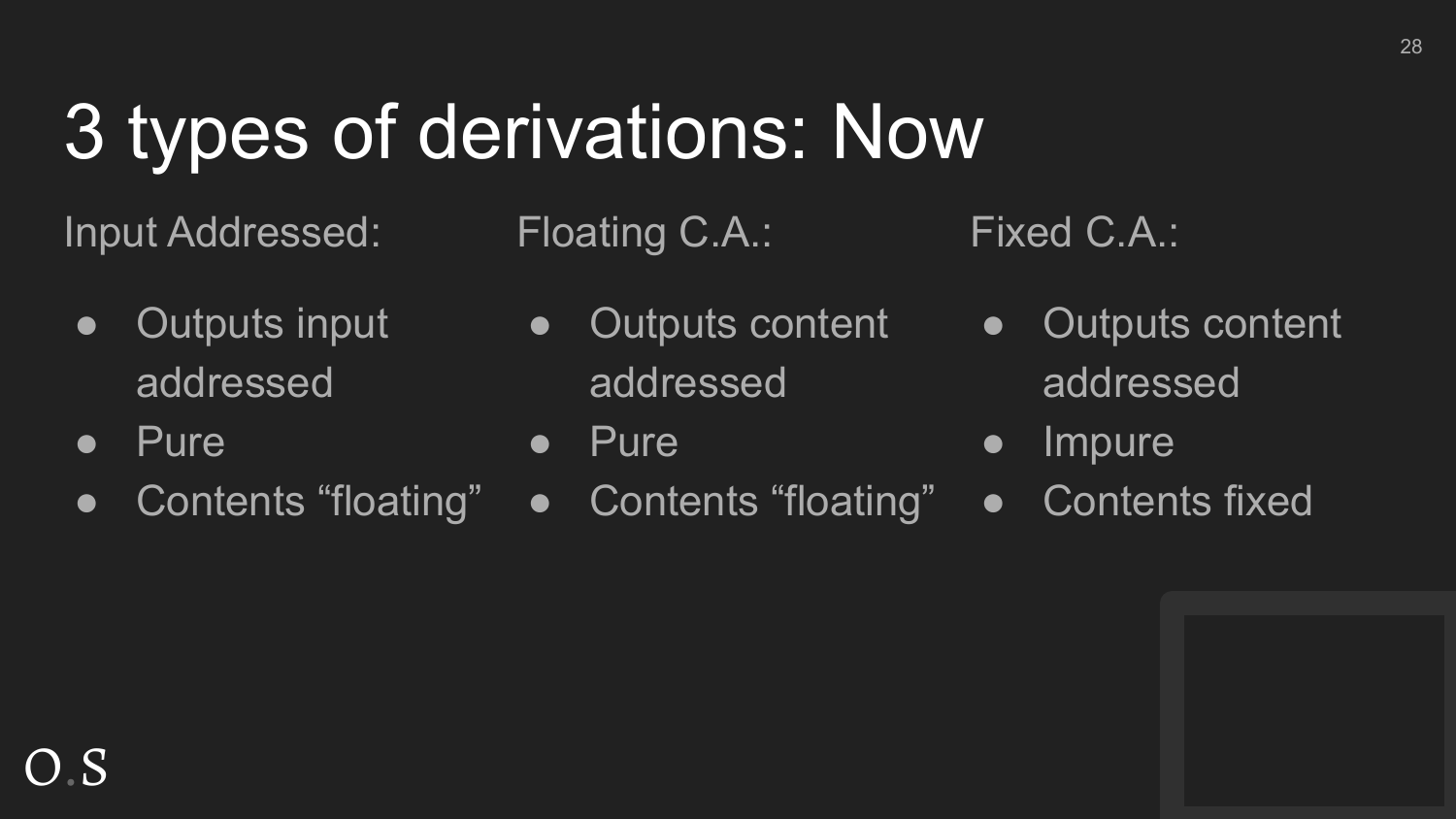#### 3 types of derivations: Now

Input Addressed:

Floating C.A.:

Fixed C.A.:

- Outputs input addressed
- **Pure**
- Contents "floating"
- Outputs content addressed

● Pure

- Contents "floating"
- Outputs content addressed
- Impure
- Contents fixed

#### Best of both worlds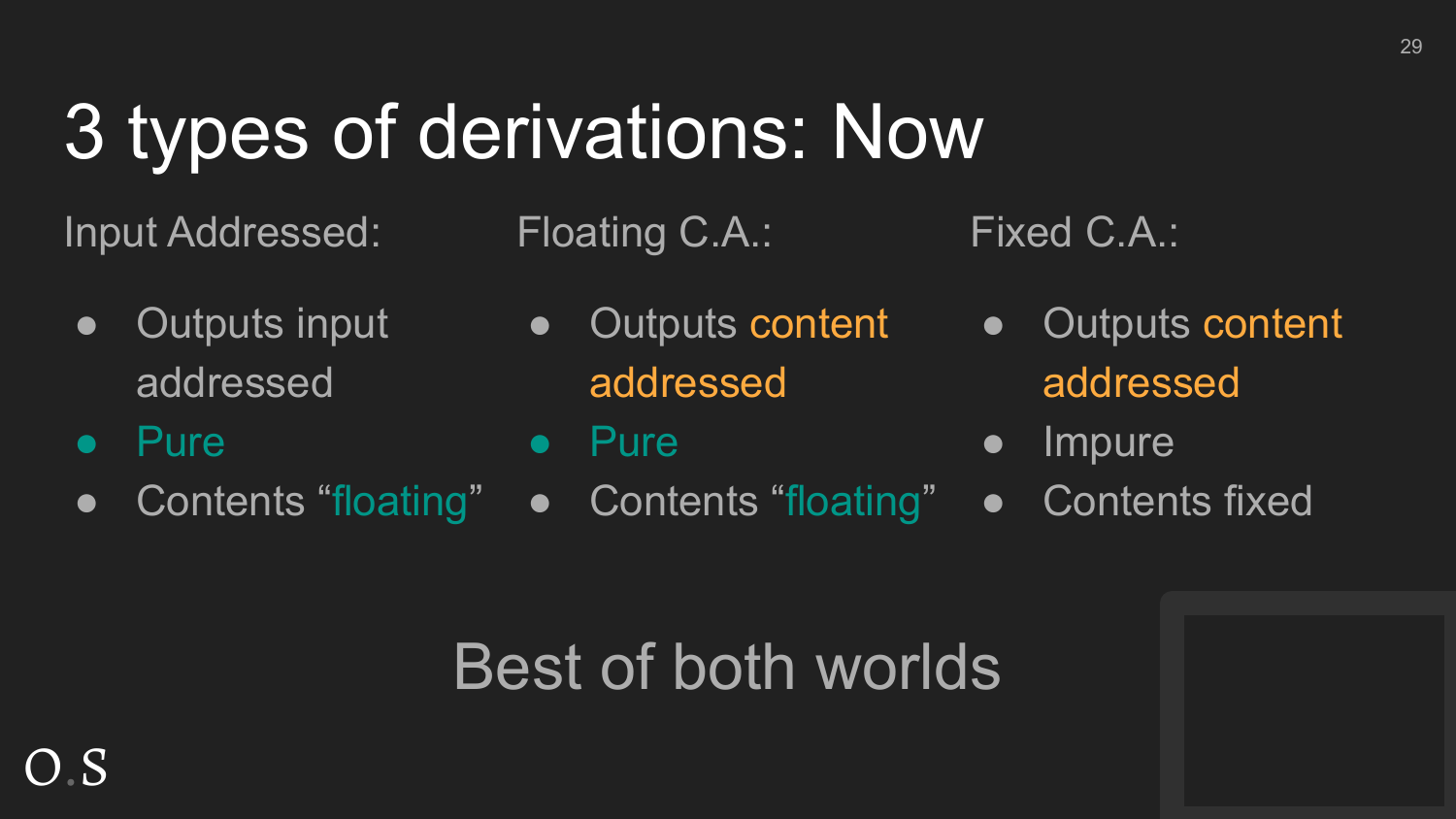struct DerivationOutput

std::variant<

 DerivationOutputInputAddressed, DerivationOutputCAFixed, DerivationOutputCAFloating output;

};

{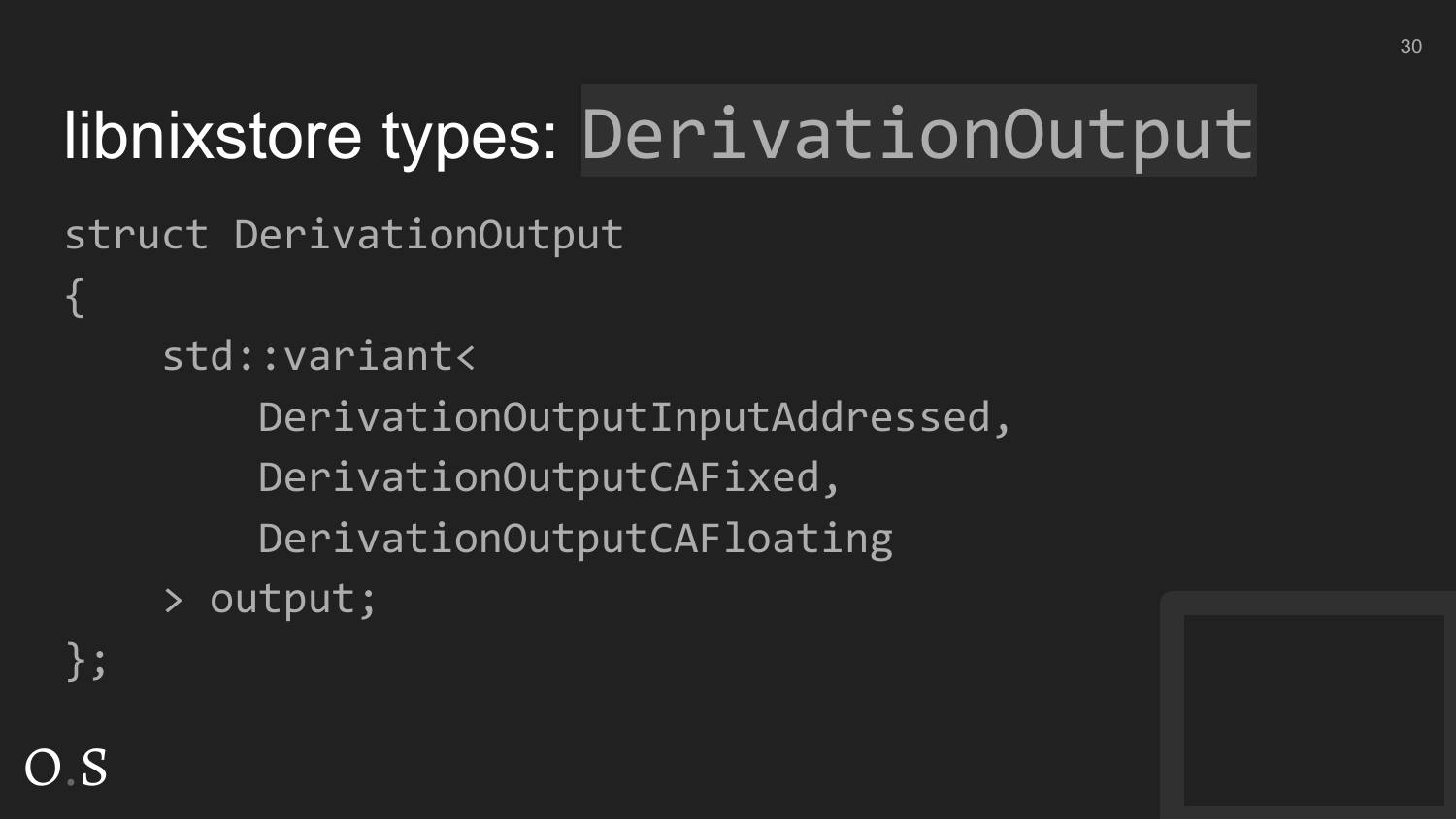#### Why do for IPFS?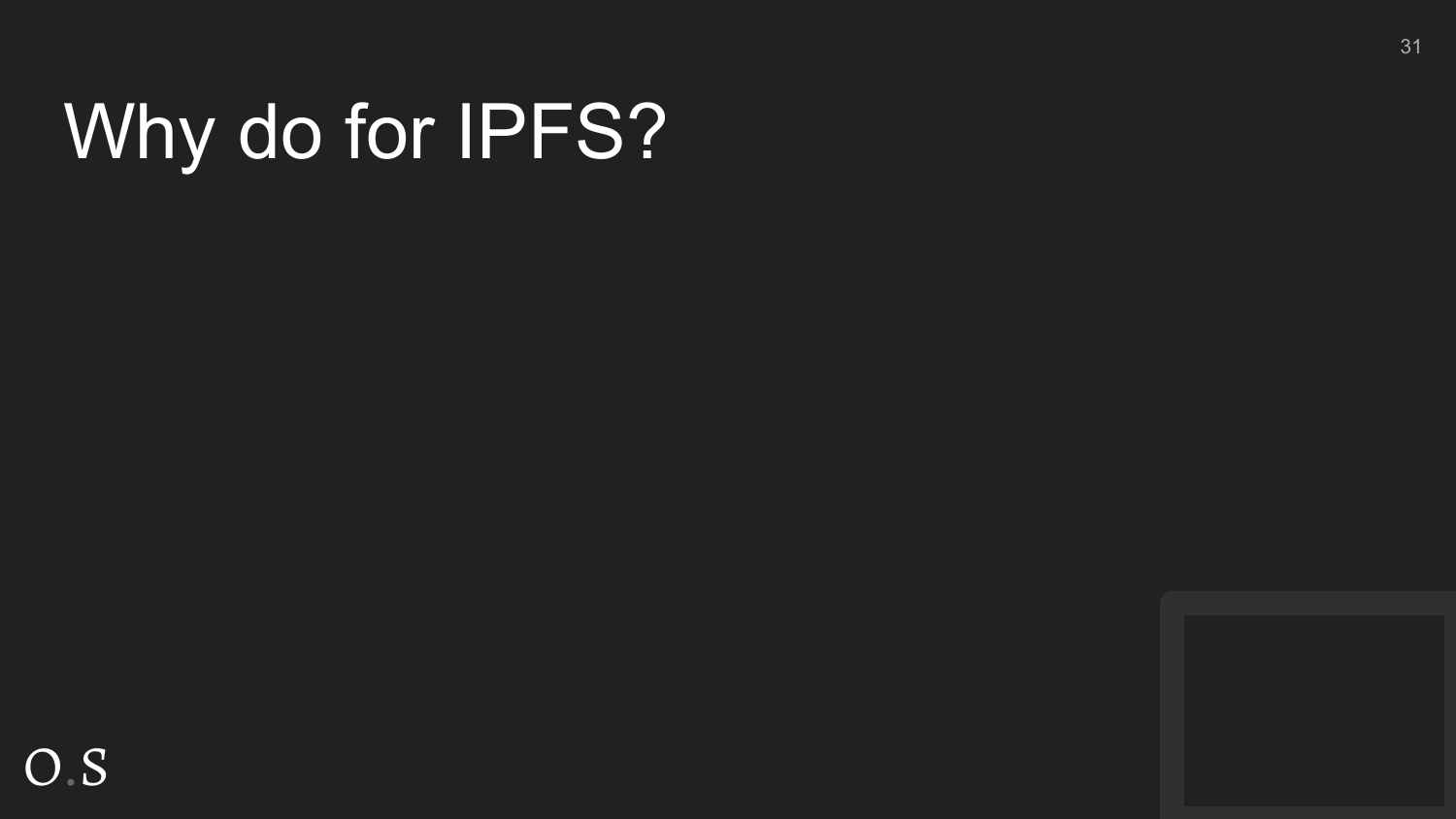#### Why do for IPFS?

Answer: Content-addressing throughout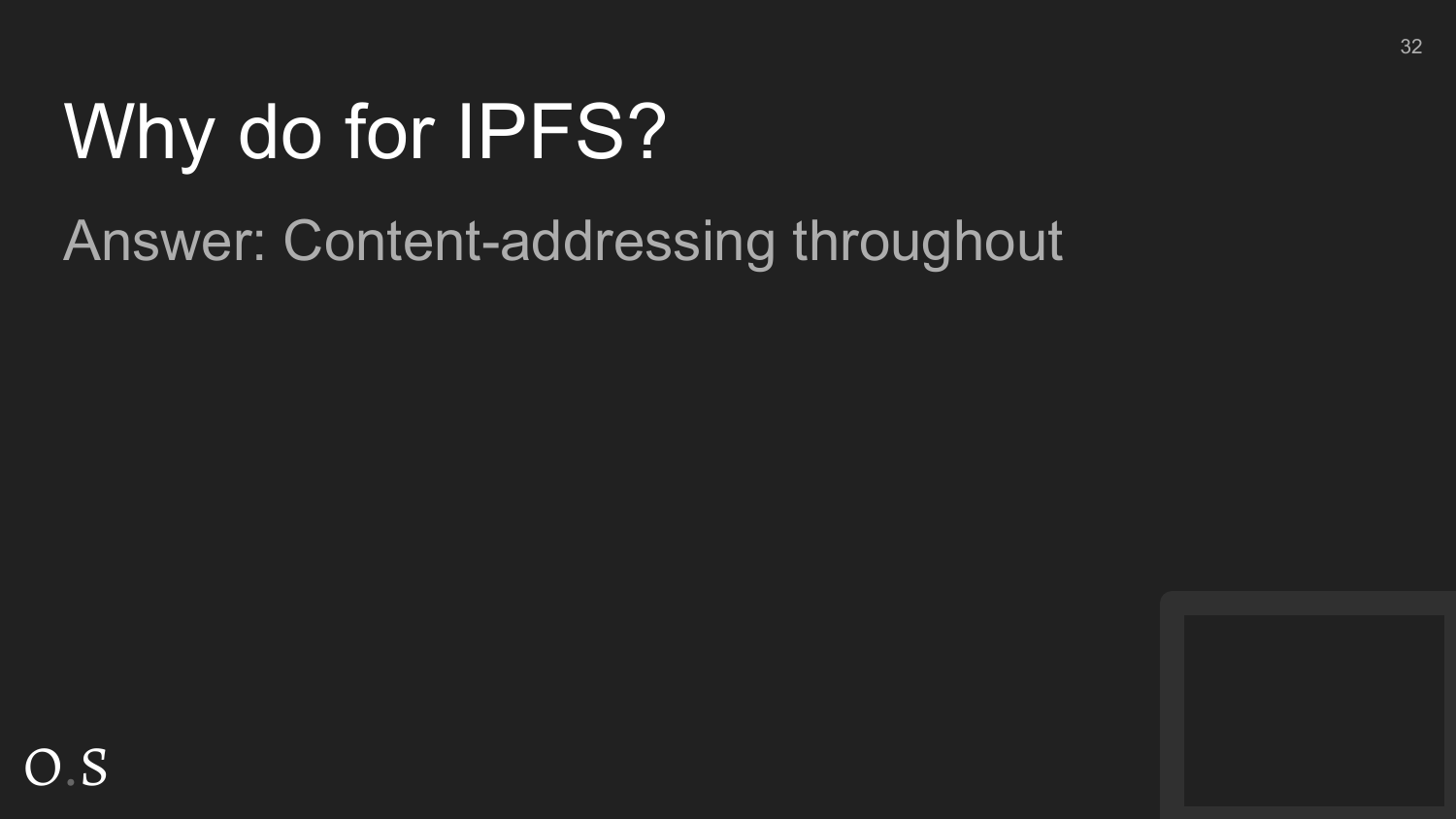#### New Feature #2: Git hashing

Tree & Blob, not Commit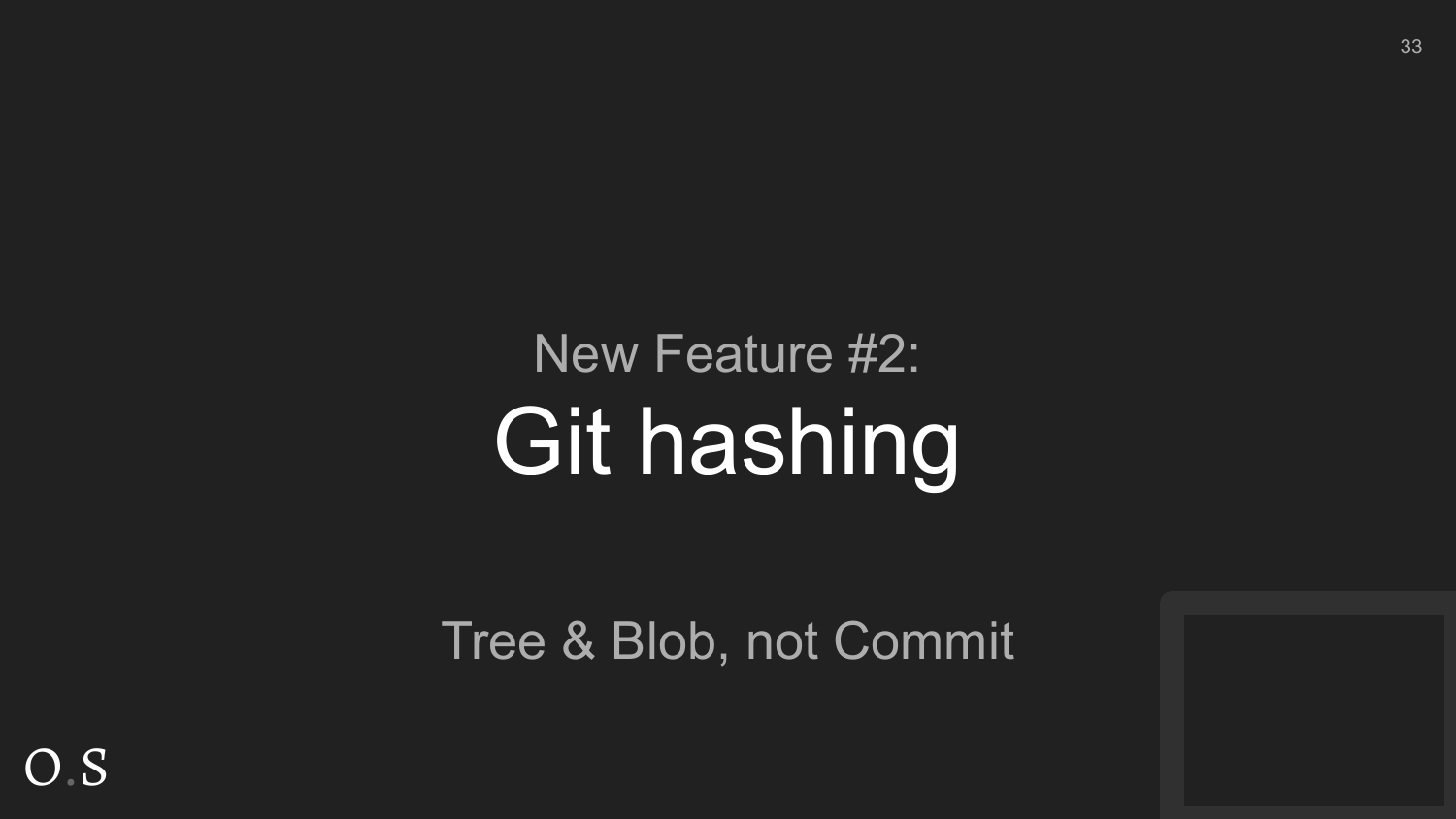#### libnixstore types: FileIngestionMethod

```
enum struct FileIngestionMethod {
    Flat,
    Recursive, // NAR
    Git,
 method;
```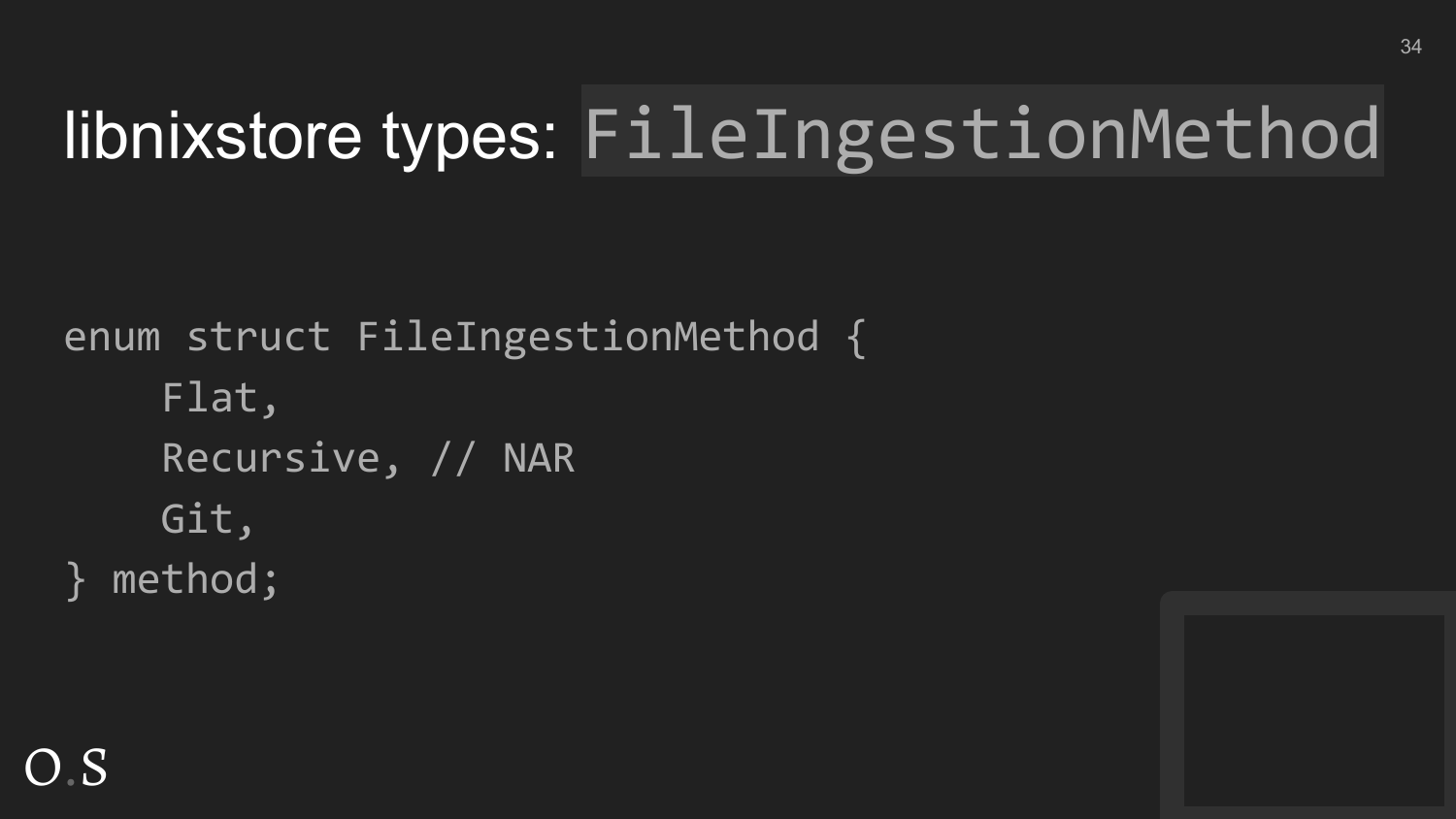### Git hashing benefits

- Fixed output from regular info
	- Before just: nix-prefetch-git
	- Now also: git rev-parse <ref>: (note colon!)
- libnixfetchers Also given support
- IPFS content ID  $\leftrightarrow$  Nix git CA path
	- Trustless translation!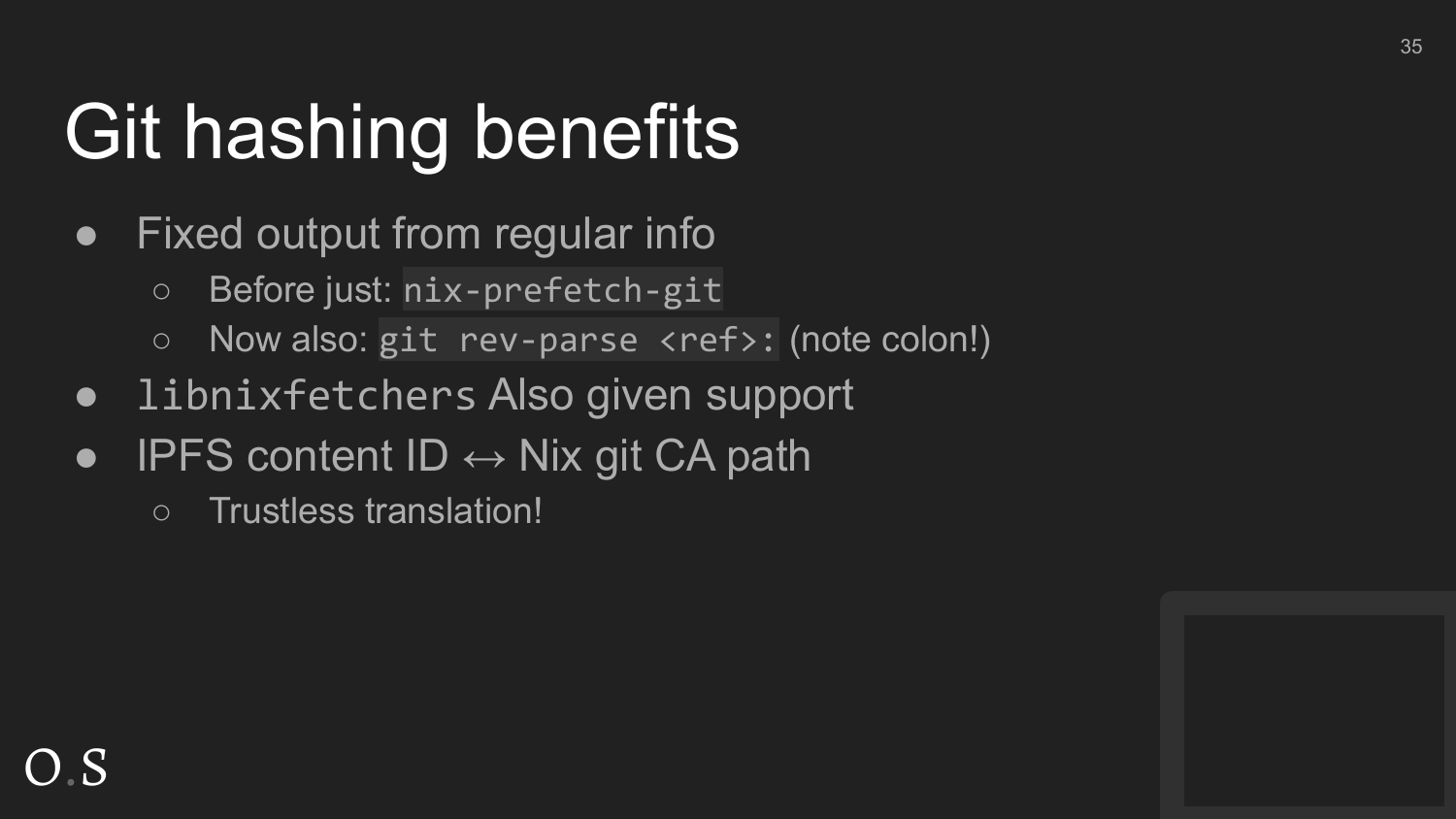#### New Feature #3: C.A.-based queries

Move over, StorePath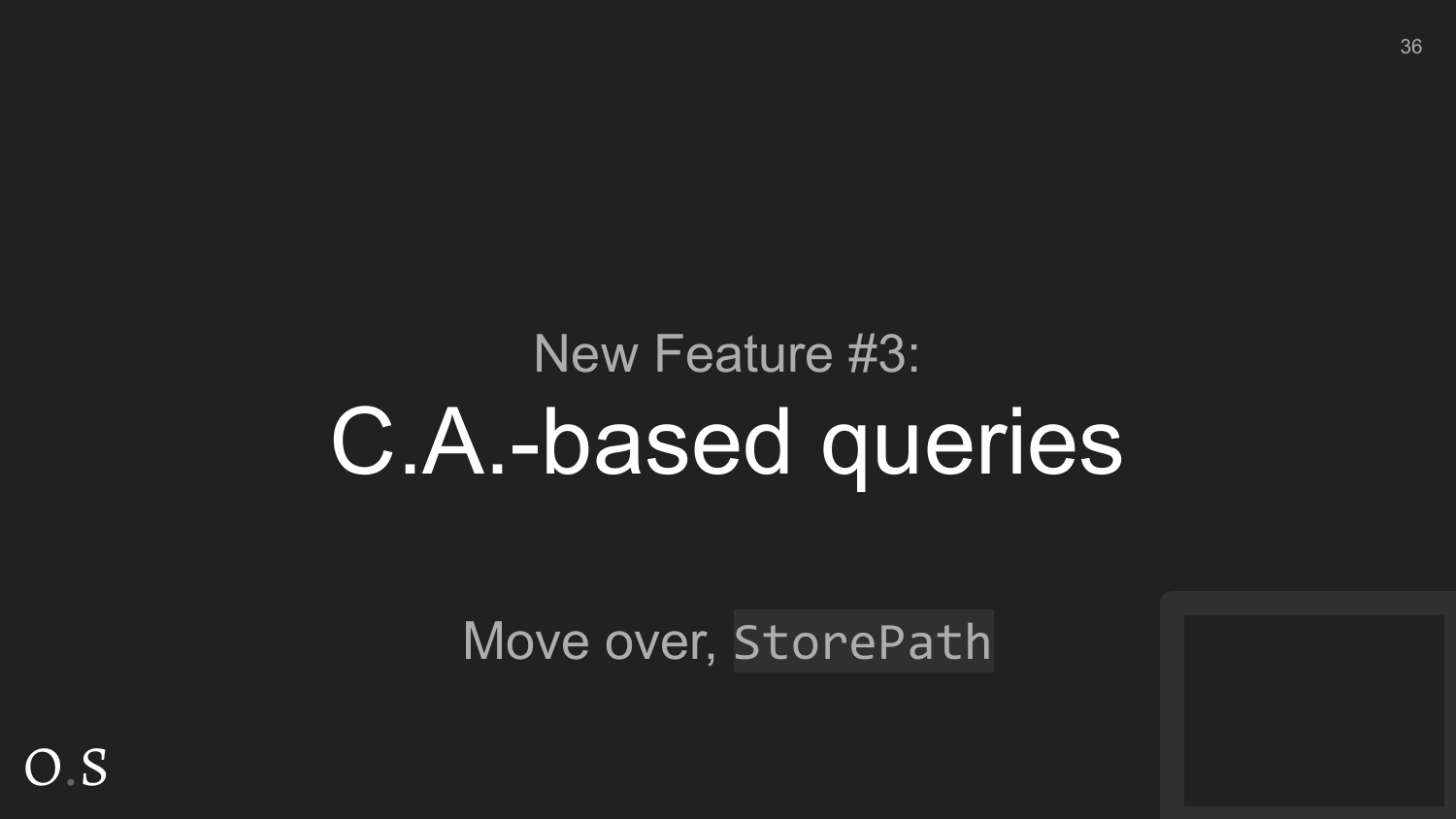#### libnixstore types: StorePathDescriptor

struct StorePathDescriptor { std::string name; ContentAddressWithReferences info;

};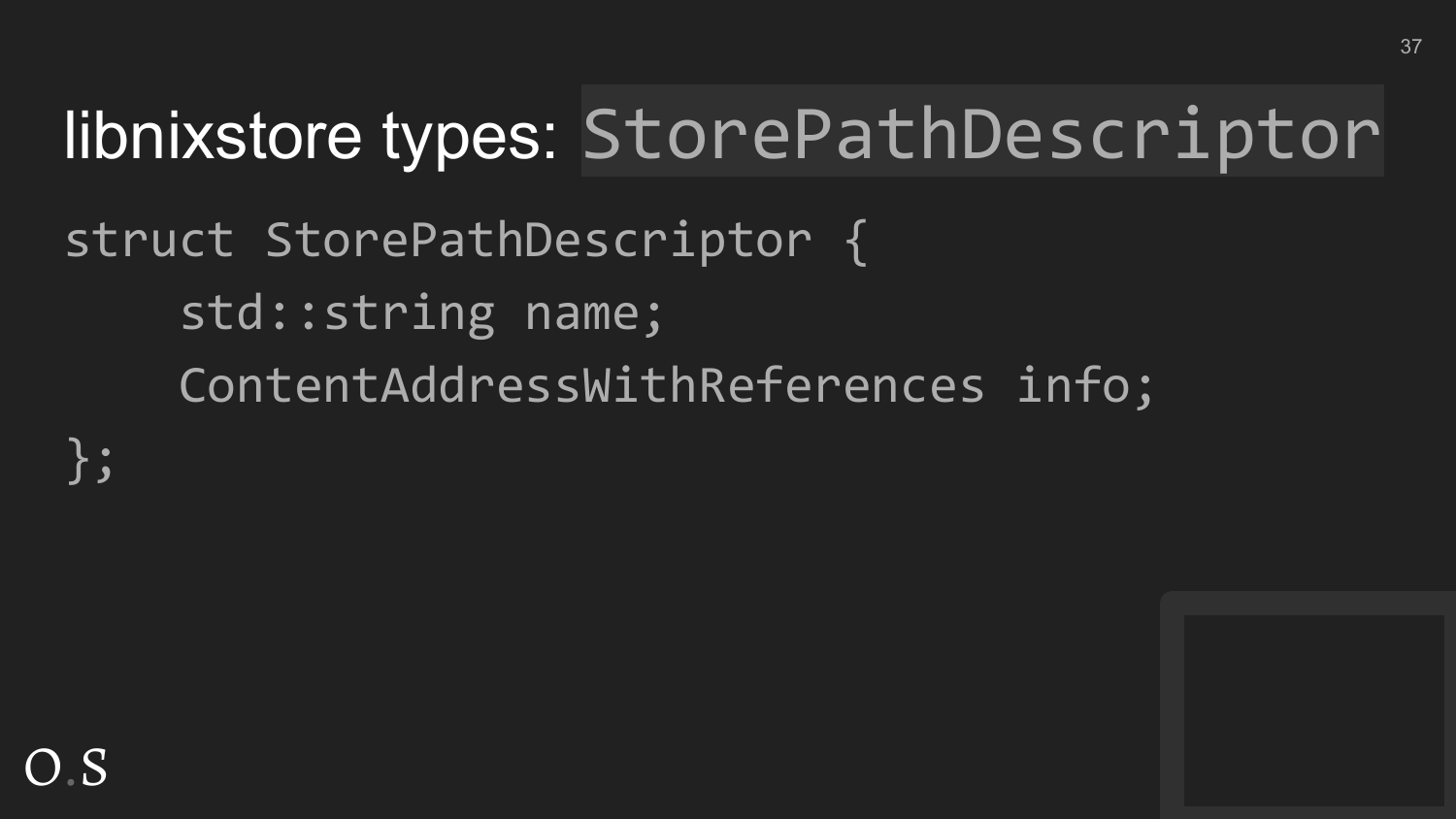#### libnixstore types: StorePathDescriptor

struct StorePathDescriptor { std::string name; ContentAddressWithReferences info; };

#### = CA path provenance, decoded!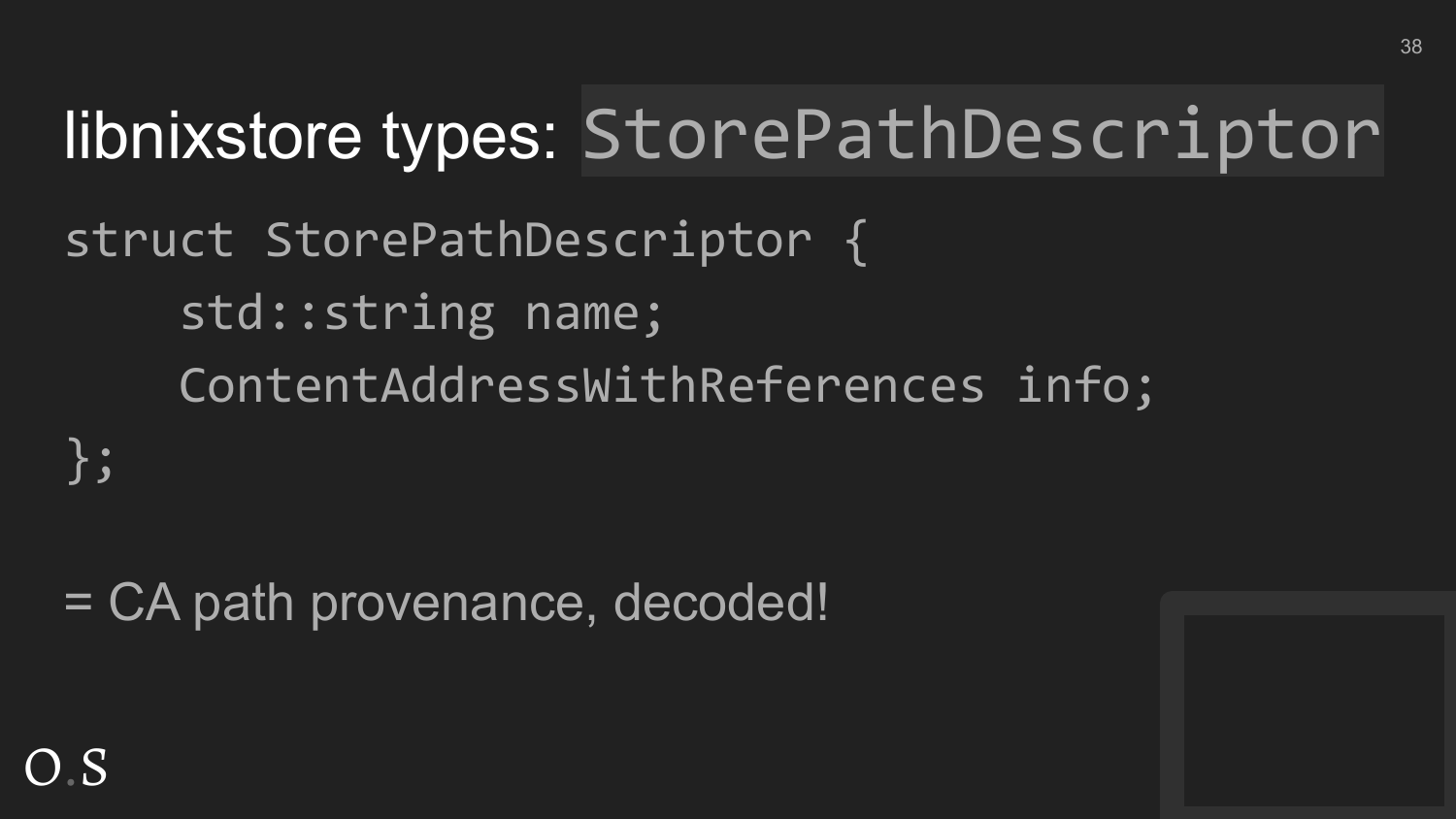#### libnixstore types: ValidPathInfo

O.S

};

struct ValidPathInfo { StorePath path; Hash narHash; StorePathSet references; These<Hash, ContentAddress> narHashCA;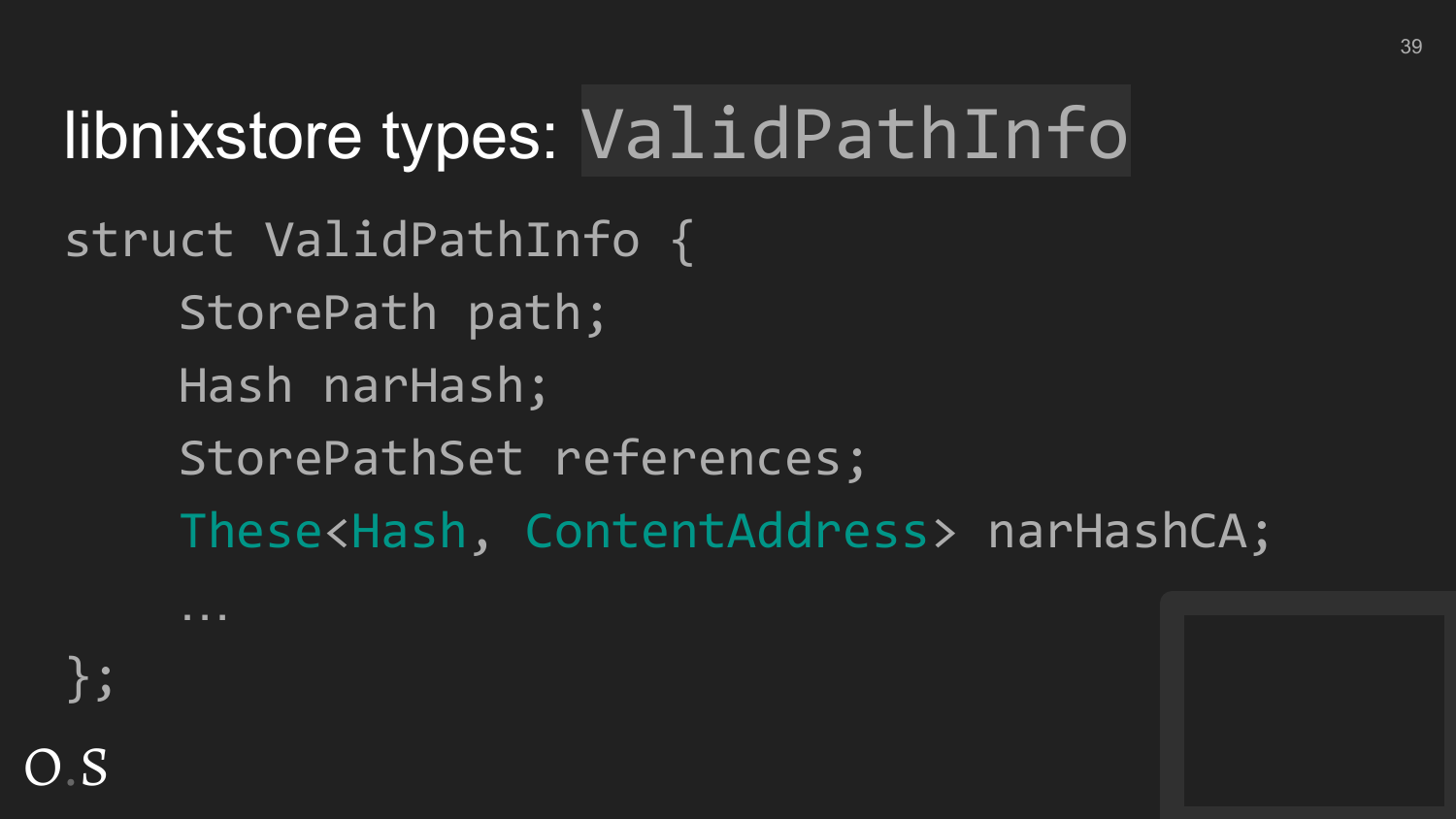#### libnixstore types: ValidPathInfo

struct ValidPathInfo { StorePath path; Hash narHash; StorePathSet references; These<Hash, ContentAddression both ashCA; }; ish, ContentAddress or both<br>These = one, the other, or both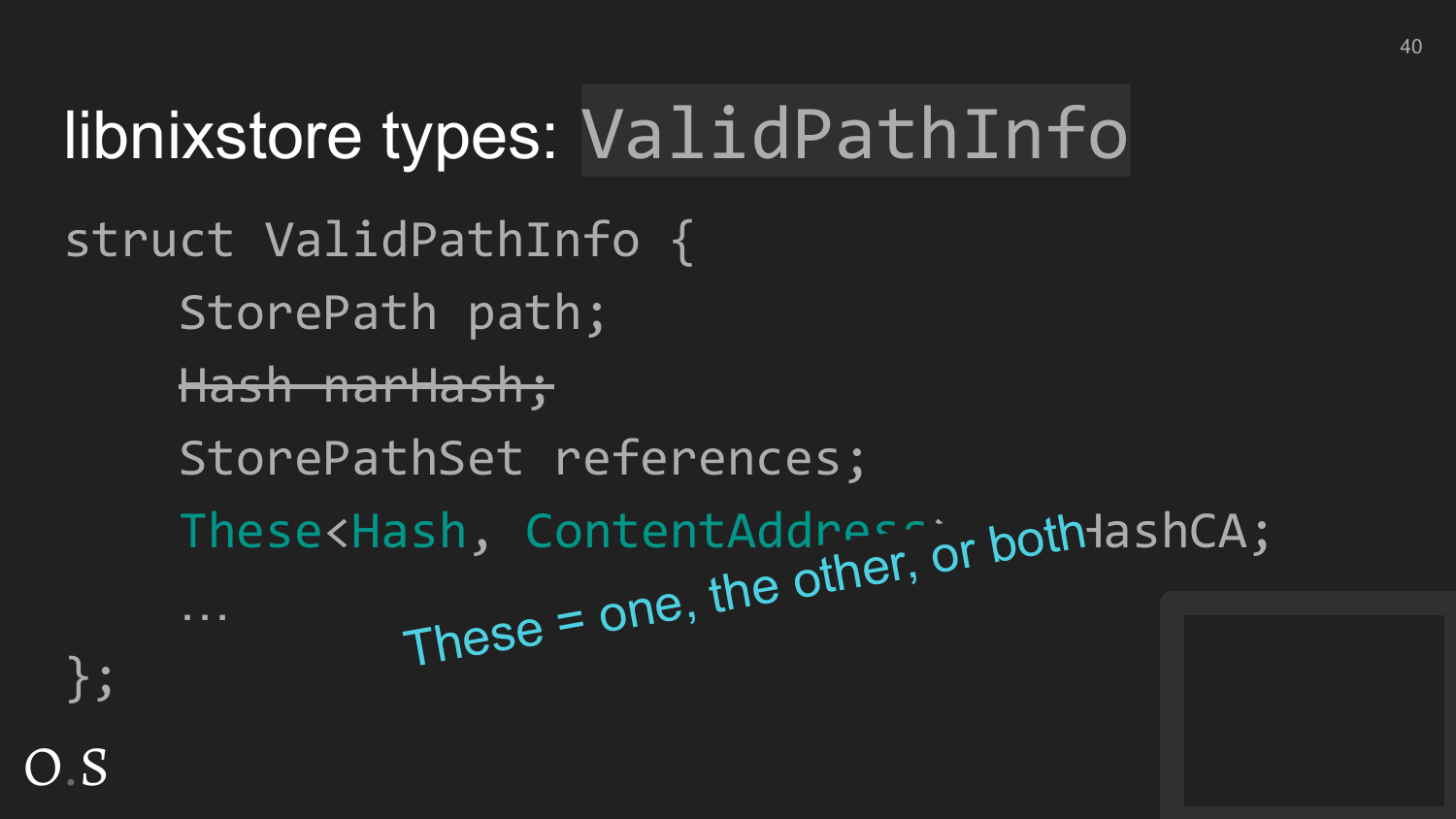#### Store method refractors: before

• Query with store path

 $\circ$ 

• Path info always has nar hash

 $\circ$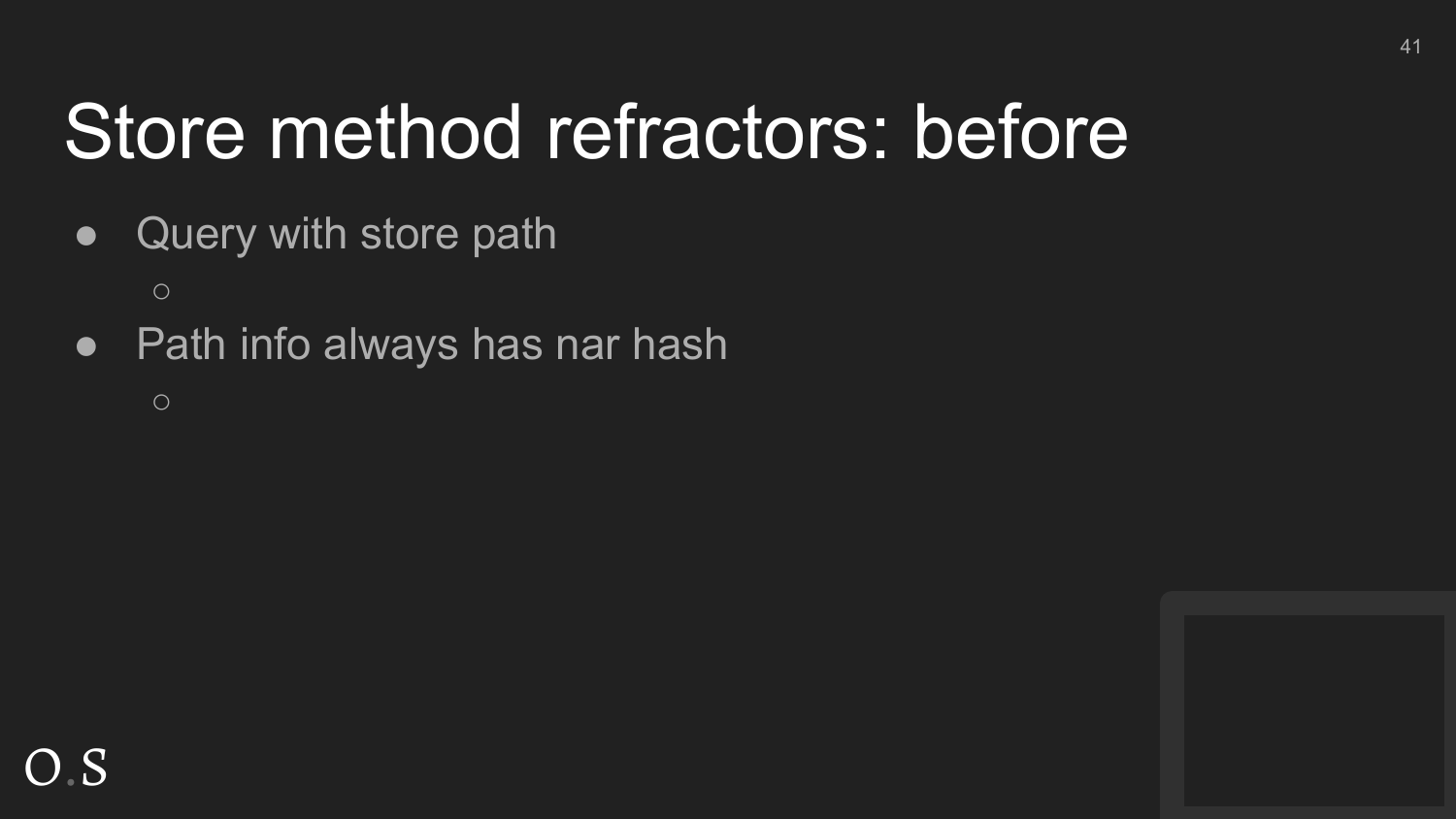#### Store method refractors: after

- Query with store path
	- $\circ \rightarrow$  Query with store path or descriptor
- Path info always has NAR hash
	- $\circ \rightarrow$  Path info has at least one hash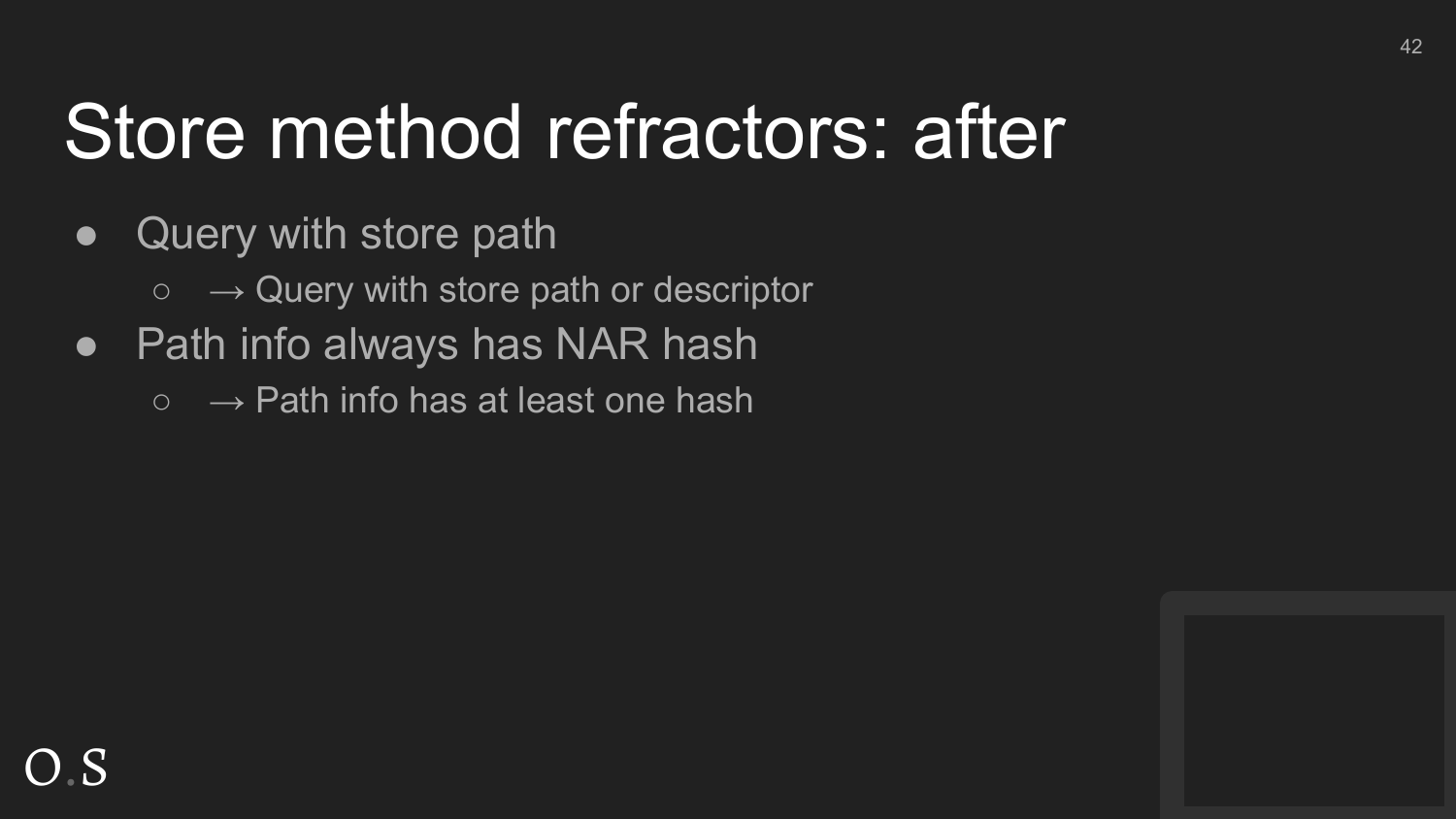#### Store method refractors: after

- Query with store path
	- $\circ \rightarrow$  Query with store path or descriptor
- Path info always has NAR hash
	- $\circ \rightarrow$  Path info has at least one hash
- Upshot: IPFS as trustless substitutor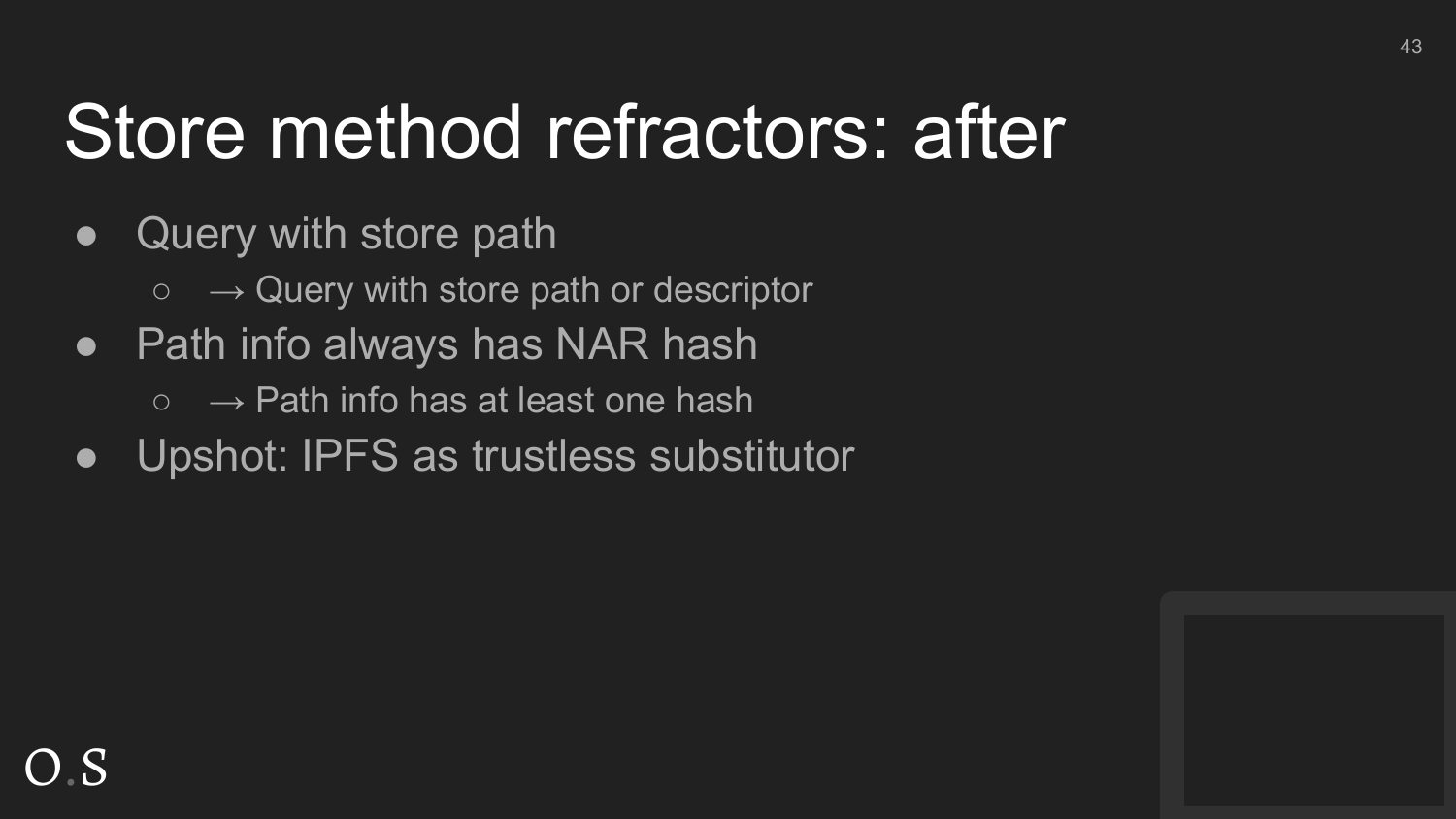#### New Feature #4: "Git with references" convention

Not just for sources, anymore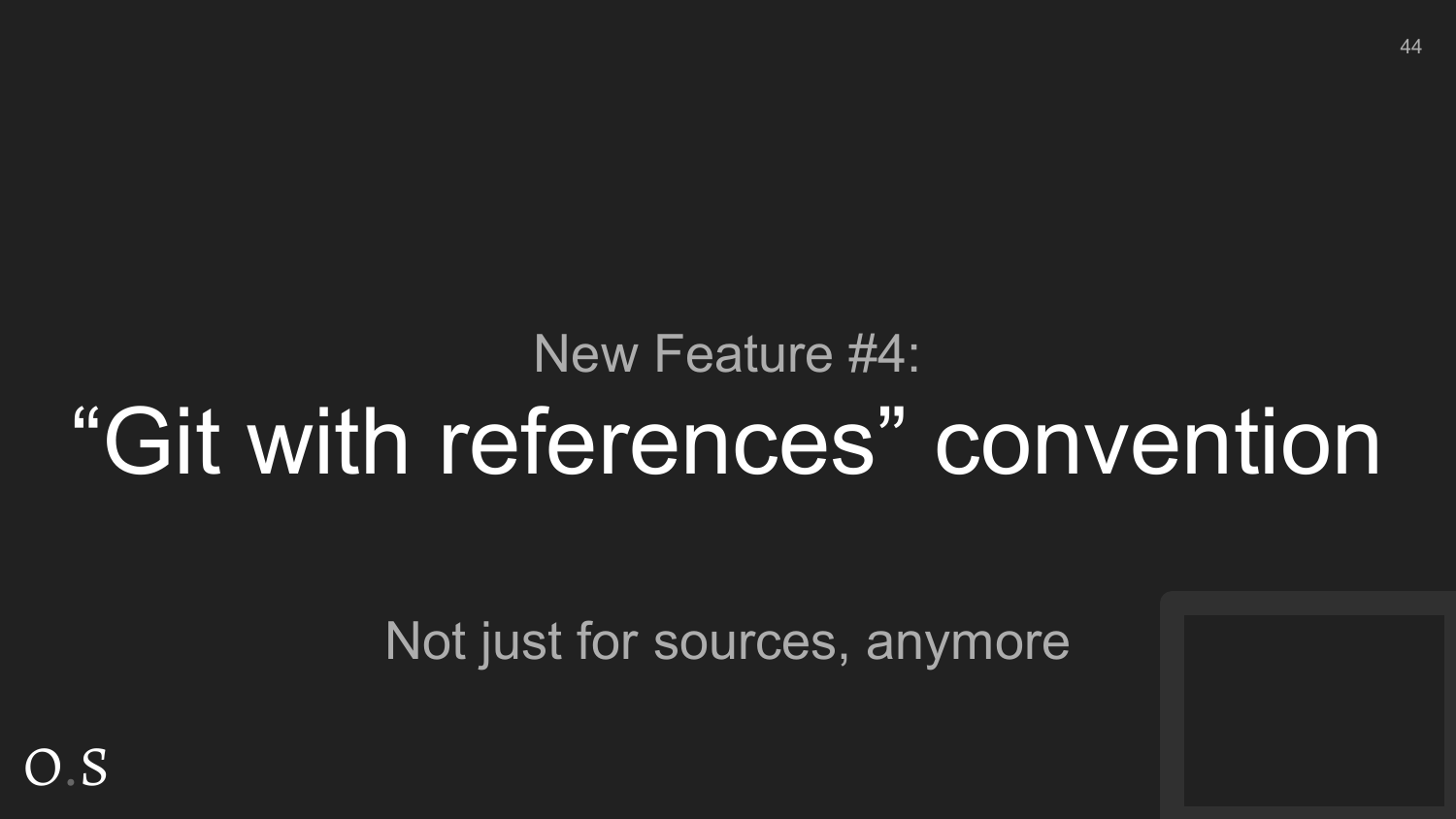#### Git with references example

```
O.S
  ipfs dag get f0171122025ddb2f2ff6a6bbfe57a1137ad15d3e0ad068cb137e1570501c7ddcc24c19ebc | jq
     "cid": {
       "/": "baf4bcfgi2up65zpzhg2fmyi52kecqfhsaevbaha"
     },
     "name": "hello-2.10",
     "qtype": "ipfs",
     "references": {
       "references": [
           "cid": {
             "/": "bafyreigpjalsm7jiyevkroghpnsmkh3lx3apymlxrdunc4fssmdv2patwy"
           },
           "name": "glibc-2.30"
    ],
        "zhasSelfReference": true
   }
                                                 Actual file data
```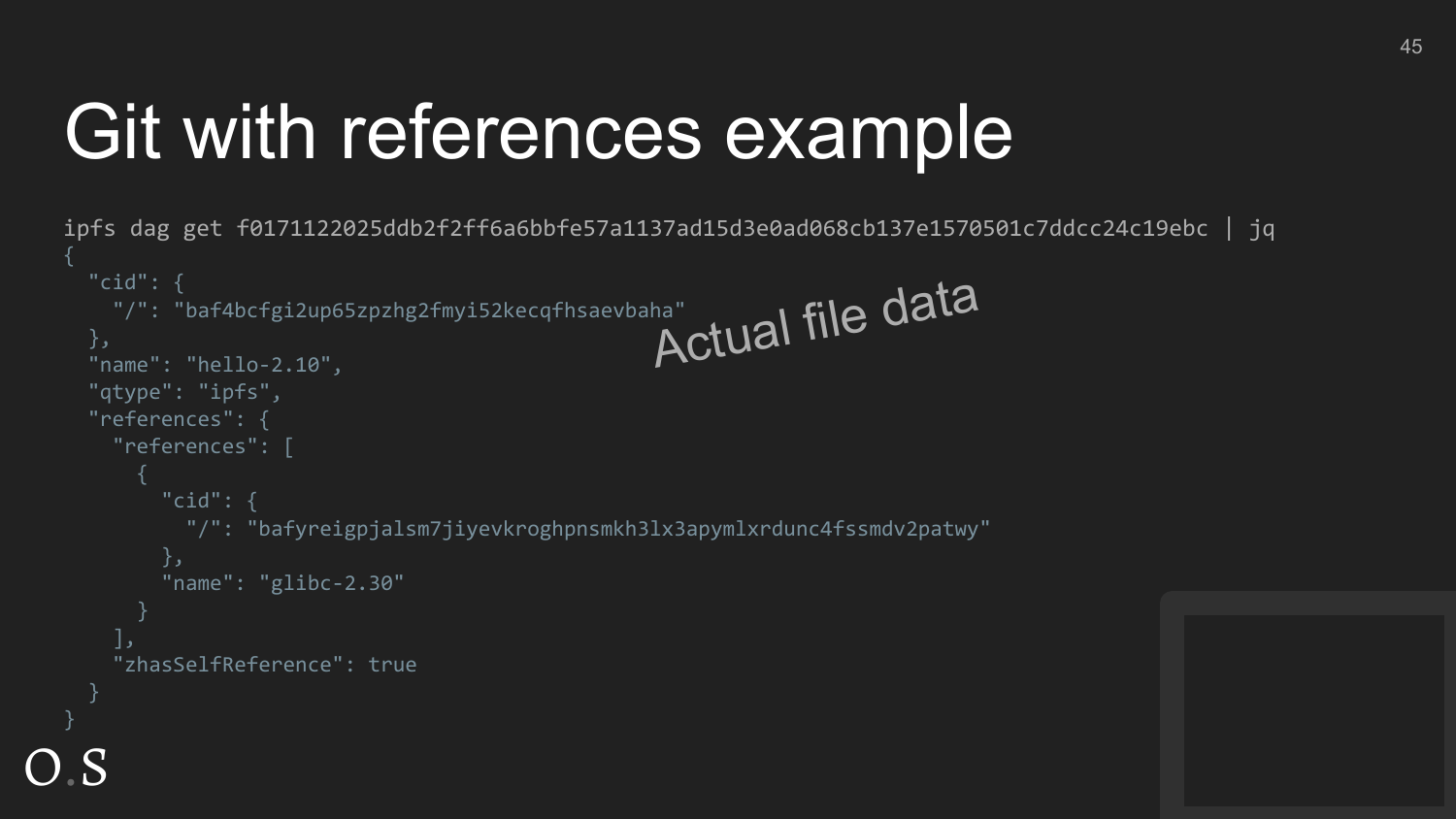#### Git with references example

```
O.S
   ipfs dag get f0171122025ddb2f2ff6a6bbfe57a1137ad15d3e0ad068cb137e1570501c7ddcc24c19ebc | jq
      "cid": {
        "/": "baf4bcfgi2up65zpzhg2fmyi52kecqfhsaevbaha"
     },
      "name": "hello-2.10",
   "qtype": " \rightarrow \bulletThe Time of the 110-2.10" Self-ref
       "reft. circes": [
            "cid": {
              "/": "bafyreigpjalsm7jiyevkroghpnsmkh3lx3apymlxrdunc4fssmdv2patwy"
            },
            "name": "glibc-2.30"
    ],
        "zhasSelfReference": true
   }
                                                  Actual file data
```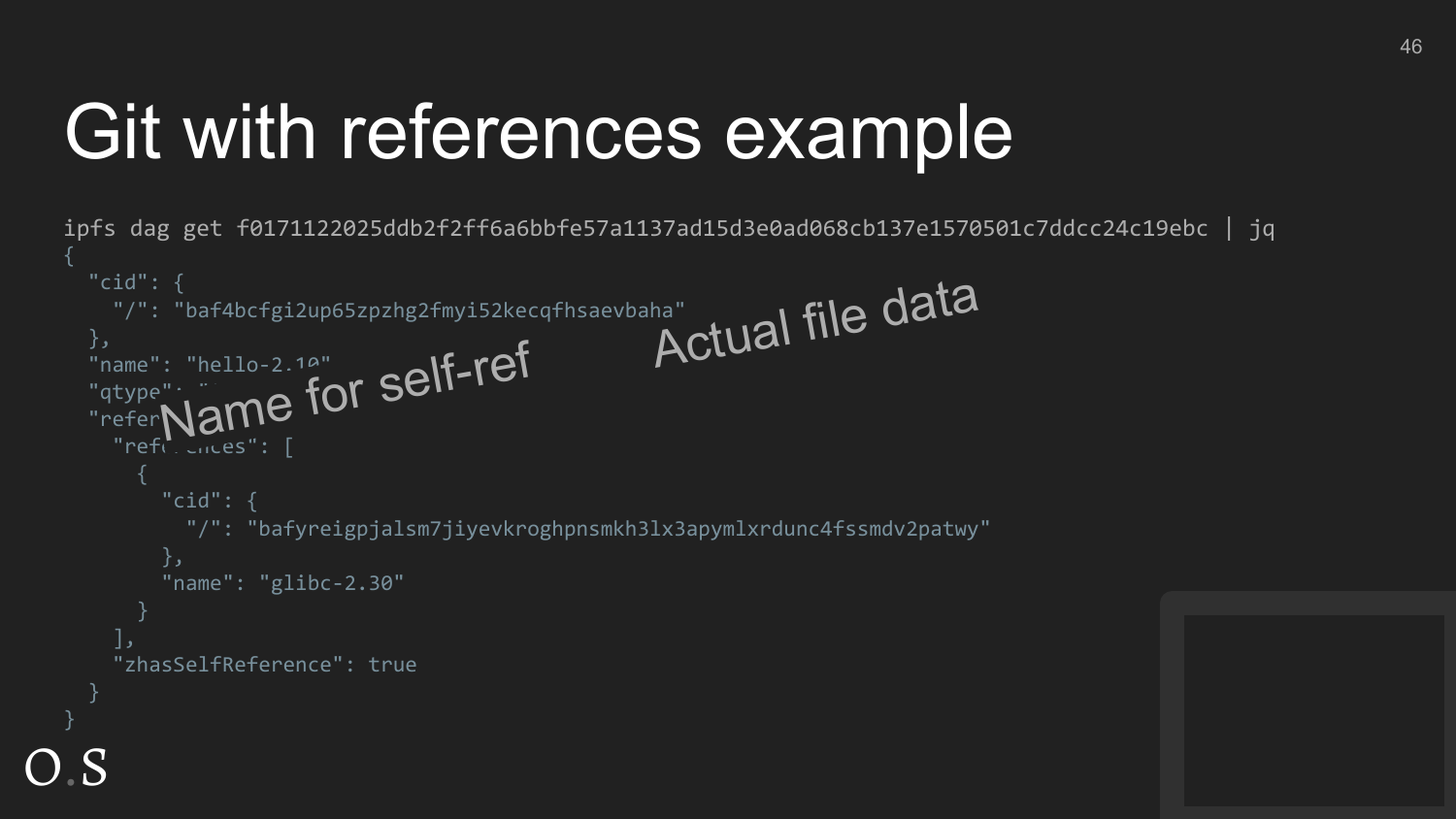#### Git with references example

```
O.S
  ipfs dag get f0171122025ddb2f2ff6a6bbfe57a1137ad15d3e0ad068cb137e1570501c7ddcc24c19ebc | jq
     "cid": {
       "/": "baf4bcfgi2up65zpzhg2fmyi52kecqfhsaevbaha"
     },
    "name": "hello-2.10"
   "qtype": " \rightarrow \bulletThe Time of the 110-2.10" Self-ref
      "ref. Cnces": [
           "cid": {
             "/": "bafyreigpjalsm7jiyevkroghpnsmkh3lx3apymlxrdunc4fssmdv2patwy"
           },
           "name": "glibc-2.30"
    ],
       "zhasSelfReference": true
   }
                                              Actual file data Likewise encoded references
```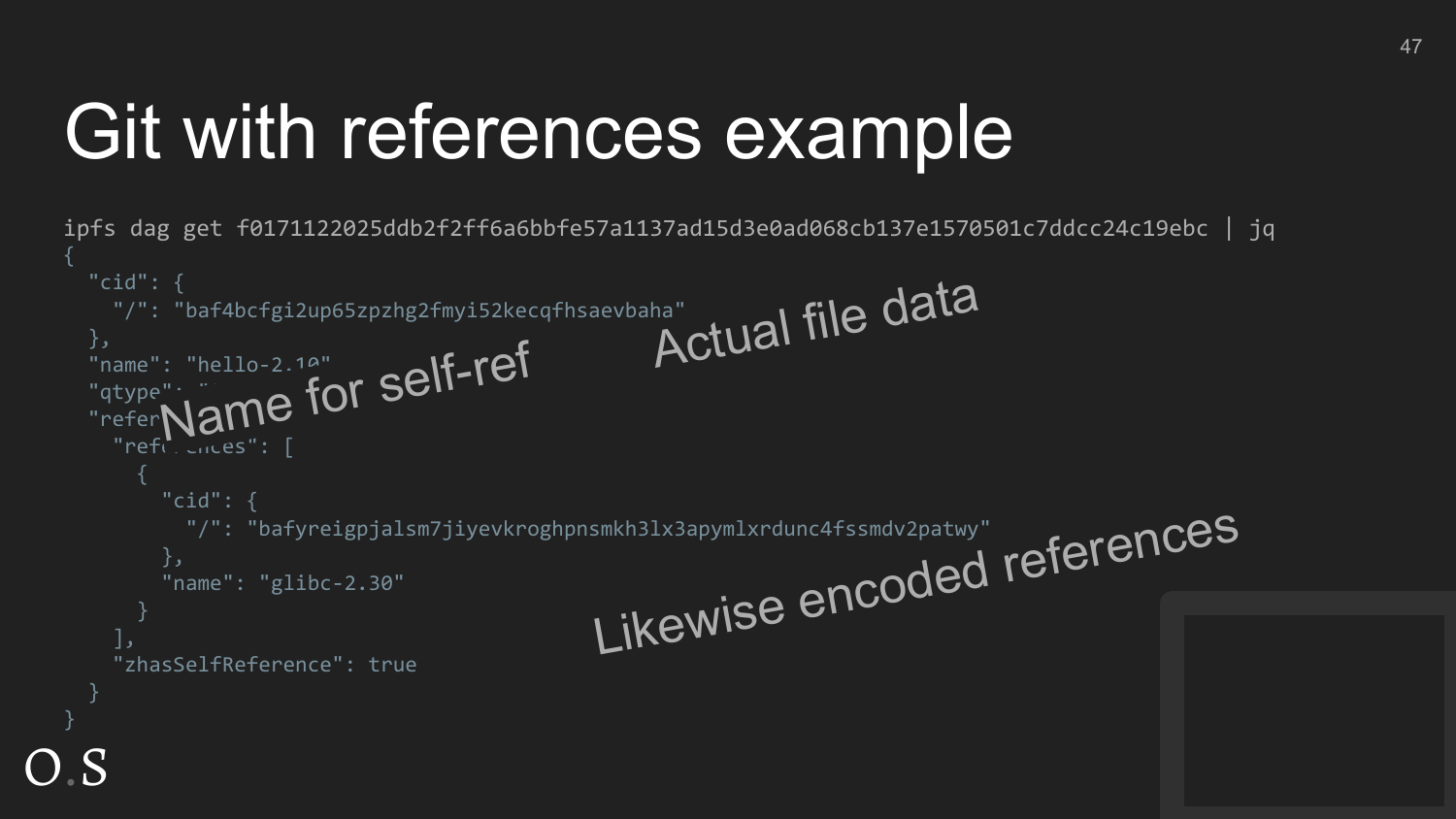#### New Feature #5: IPLD Derivations

Don't forget the plan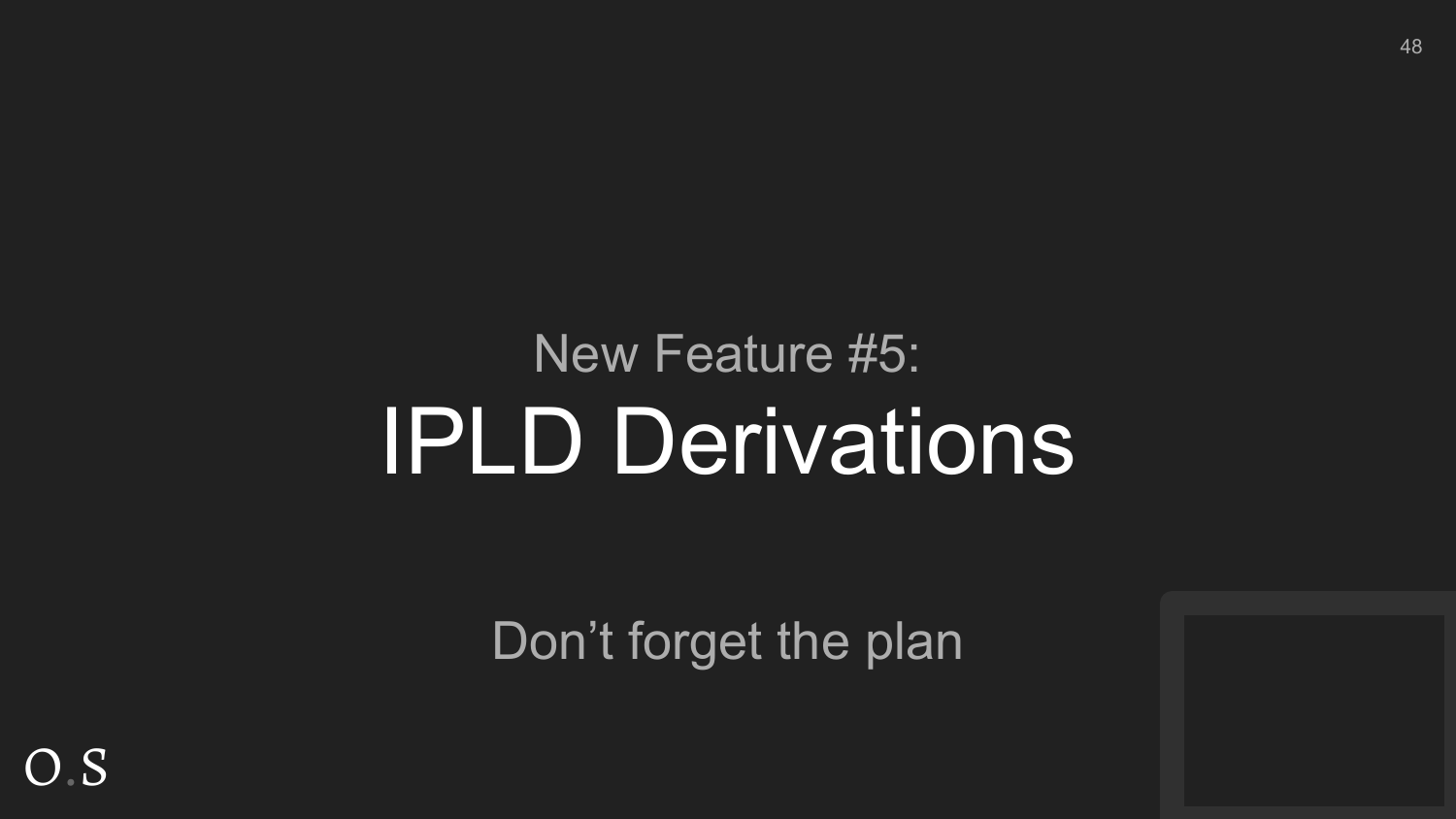#### IPLD Derivations

- Floating Content Addressed?
- Input sources only git (with/without refs)?
- Input drvs only other such drvs?
- If so: can convert to/from IPLD
	- All references as IPLD links!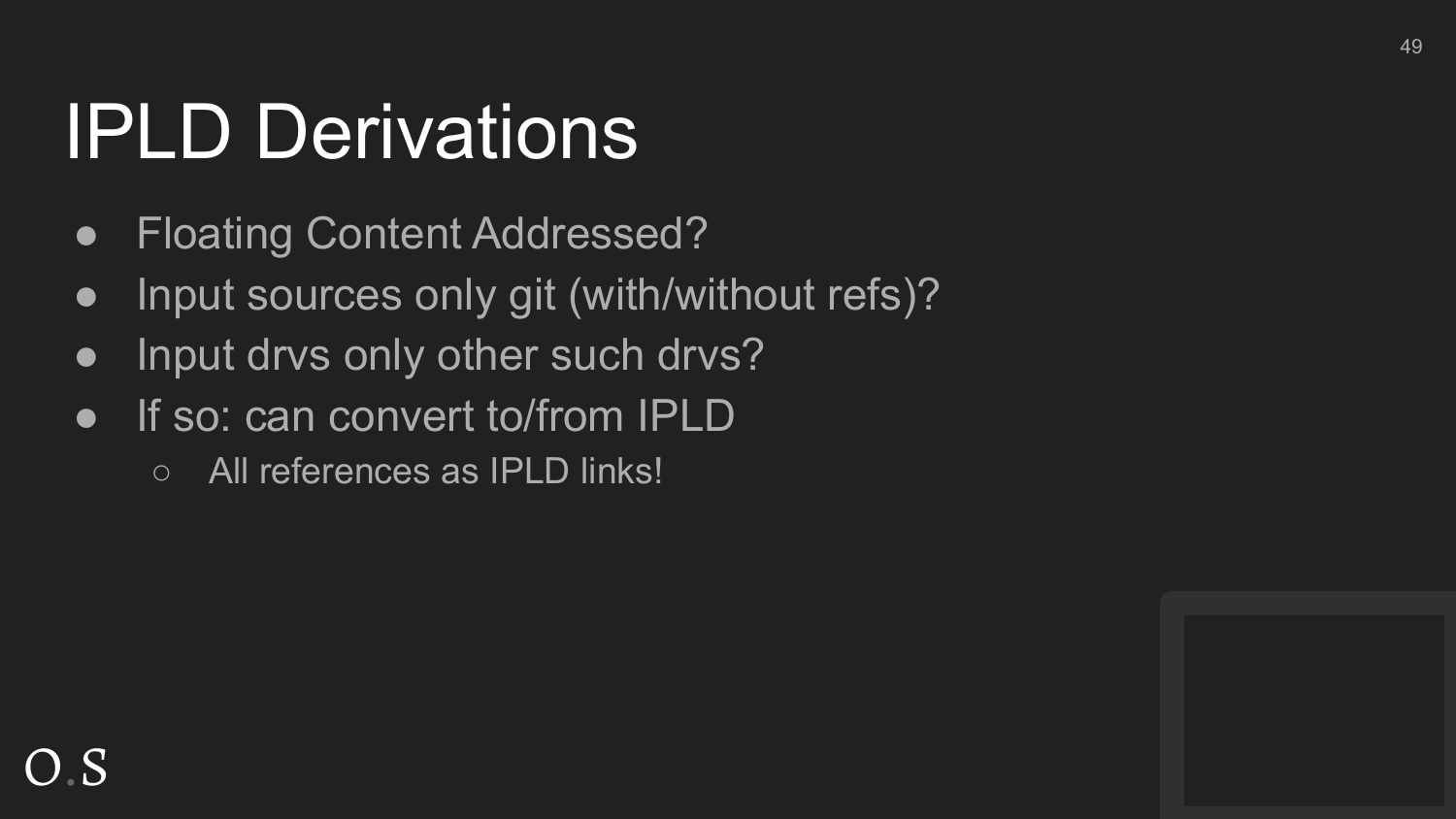#### IPLD Derivations example

{

}

```
O.S
    ipfs dag get f017112201fb9b75473bb2c80744a1c472e6df89aef924c0d024d1a4b3ed0fb18fc26088a
      "args": [ "-c", "eval \"$buildCommand\"" ],
      "builder": "/nix/store/v0qd217nvhgws2w3id7xp6444lg3yf6d-dash-dir/dash",
      "env": {
      "buildCommand": "...bashbashbashbashbash...".
       "outputHashAlgo": "sha256", "outputHashMode": "ipfs", "system": "x86_64-linux"
      "inputDrvs": [
       [ { "cid": { "/": "bafyreifdx57lk6pxmpp27hkgiakazx5cab2xcgxe2mse42ql3bx4thk6lm" }, "name": "root" }, [ "out" ] ]
      "inputSrcs": [
       { "cid": { "/": "bafyreifbamvfcut65kzcbanllirua3a5n2sqj4rcdduypbh5sclrmdk3cq" }, "name": "dash-dir" },
       { "cid": { "/": "bafyreigqh3k7cu2pbbjiue72bmw65ph6opvhkwrvuvwkdqupvopaqaqu6u" }, "name": "miniMkdir-dir" }
      "name": "dependent",
      "outputs": [ "out" ],
      "platform": "x86_64-linux"
```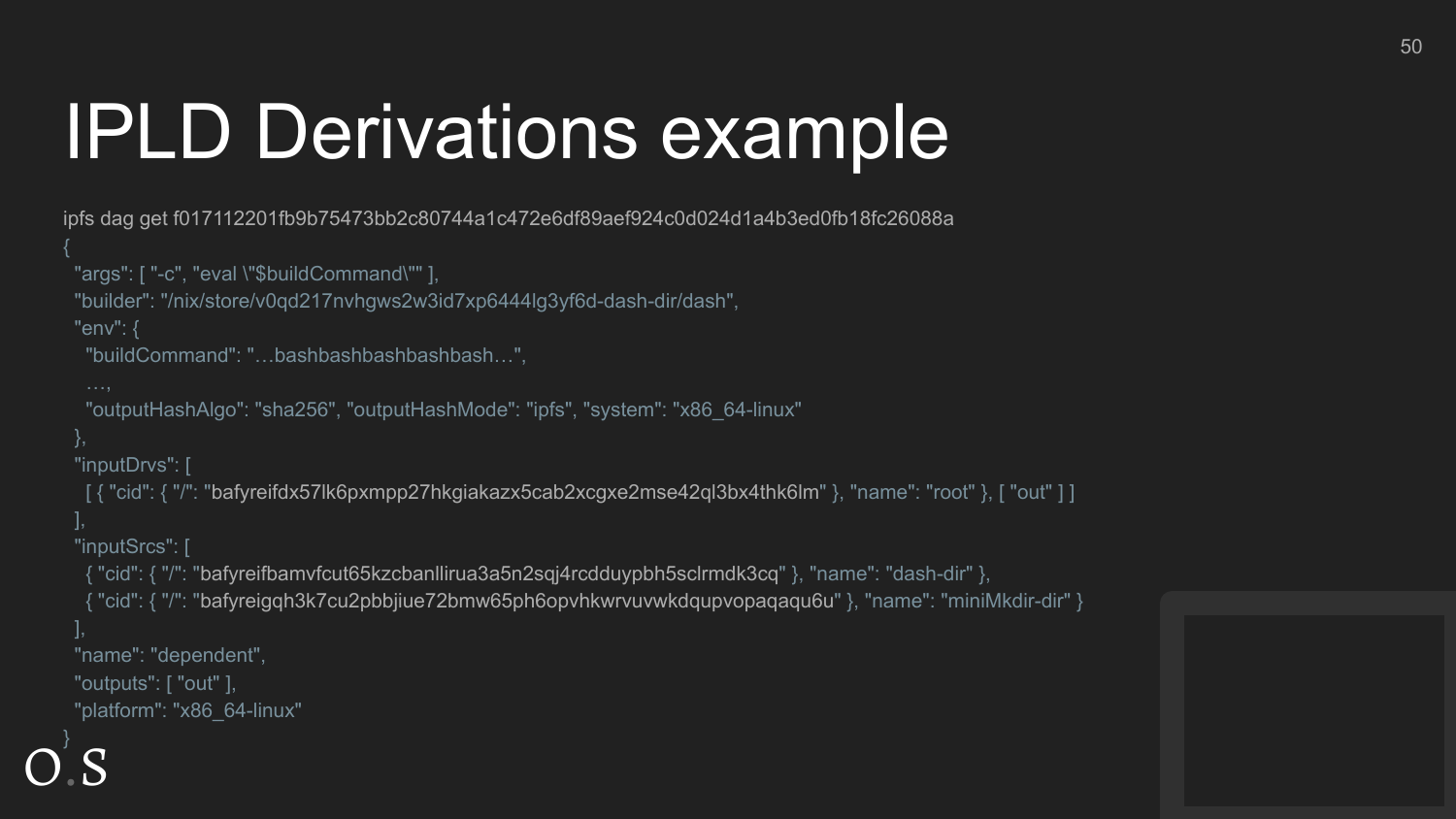#### IPLD Derivations example

```
O.S
   ipfs dag get f017112201fb9b75473bb2c80744a1c472e6df89aef924c0d024d1a4b3ed0fb18fc26088a
    {
      "args": [ "-c", "eval \"$buildCommand\"" ],
     "builder": "/nix/store/v0qd217nvhgws2w3id7xp6444lg3yf6d-dash-dir/dash",
     "env": {
      "buildCommand": "...bashbashbashbashbash...".
       "outputHashAlgo": "sha256", "outputHashMode": "ipfs", "system": "x86_64-linux"
     "inputDrvs": [
     [ { "cid": { "/": "bafyreifdx57lk6pxmpp27hkgiakazx5cab2xcgxe2mse42ql3bx4thk6lm" }, "name": "root" }, [ "out" ] ]
     ],
Links to input drvs "inputSrcs": [
       { "cid": { "/": "bafyreifbamvfcut65kzcbanllirua3a5n2sqj4rcdduypbh5sclrmdk3cq" }, "name": "dash-dir" },
       { "cid": { "/": "bafyreigqh3k7cu2pbbjiue72bmw65ph6opvhkwrvuvwkdqupvopaqaqu6u" }, "name": "miniMkdir-dir" }
      "name": "dependent",
      "outputs": [ "out" ],
      "platform": "x86_64-linux"
    }
```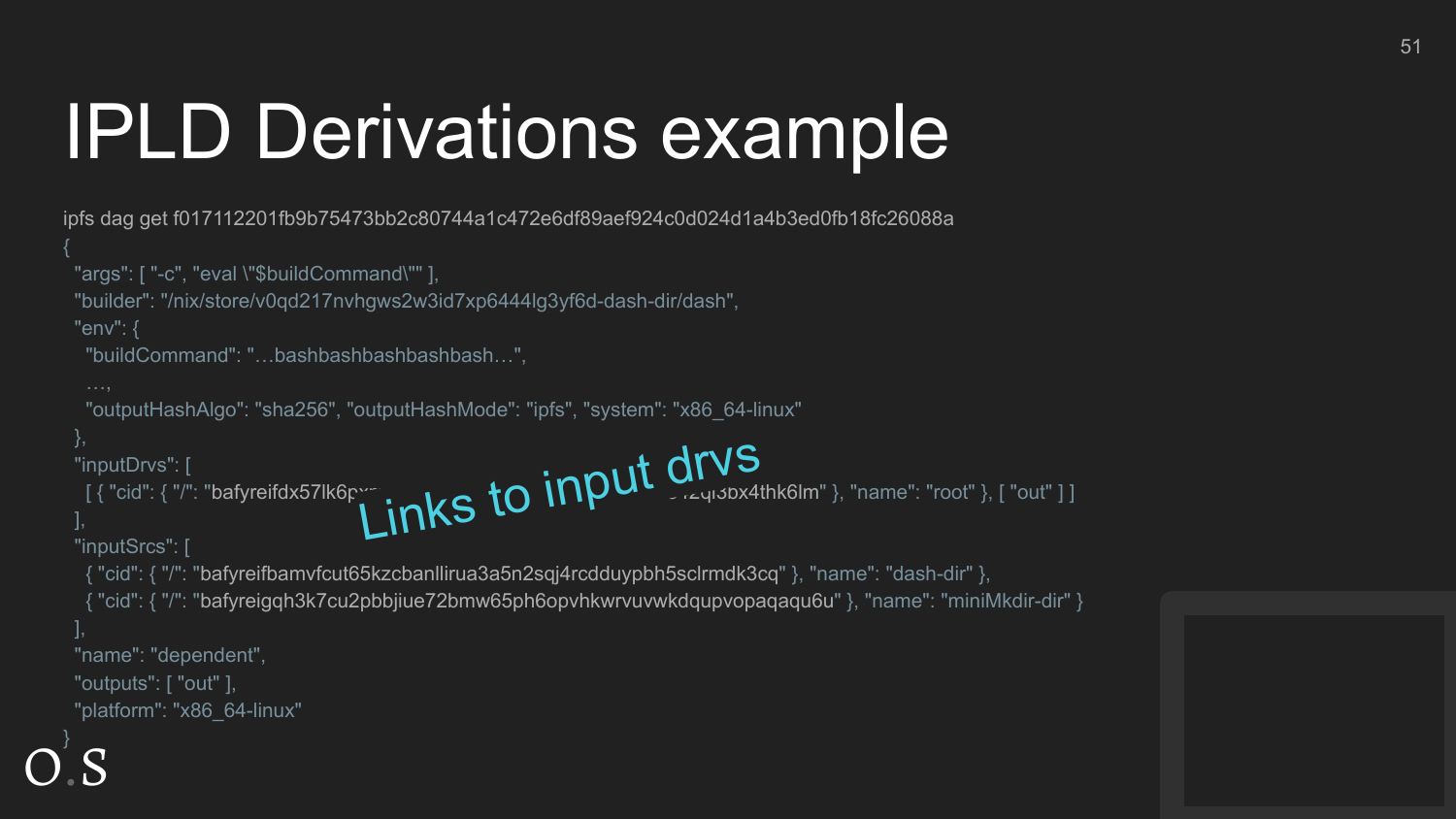#### IPLD Derivations example

```
O.S
    ipfs dag get f017112201fb9b75473bb2c80744a1c472e6df89aef924c0d024d1a4b3ed0fb18fc26088a
    {
       "args": [ "-c", "eval \"$buildCommand\"" ],
      "builder": "/nix/store/v0qd217nvhgws2w3id7xp6444lg3yf6d-dash-dir/dash",
      "env": {
       "buildCommand": "...bashbashbashbashbash...".
        "outputHashAlgo": "sha256", "outputHashMode": "ipfs", "system": "x86_64-linux"
     "inputDrvs": [
     [ { "cid": { "/": "bafyreifdx57lk6pxmpp27hkgiakazx5cab2xcgxe2mse42ql3bx4thk6lm" }, "name": "root" }, [ "out" ] ]
     ],
Links to input drvs
     "inputSrcs": [
    \{ "cid": \{ "/": "bafyreifbamvfcut65kzcbanllirua3a5n^osidedurphing and the COULLOU one": "dash-dir" },
    \{ "cid": \{ "/": "bafyreigqh3k7cu2nhbiidefumedently and \{ of \{ \} \{ \} \{ \{ \} \{ \} \{ \{\} \{ \} \{ \} \{ \{\} \{\} \{\} \{\} \{ \{\} \{\} \{\} 
    "inputSrcs": [<br>
{ "cid": { "/": "bafyreifbamvfcut65kzcbanllirua3a5n?sextypedia<br>
1,<br>
Inks to input source and the section of the section of the set of the set of the set of the set of the set of the set of the set of the se
       "name": "dependent",
       "outputs": [ "out" ],
       "platform": "x86_64-linux"
    }
```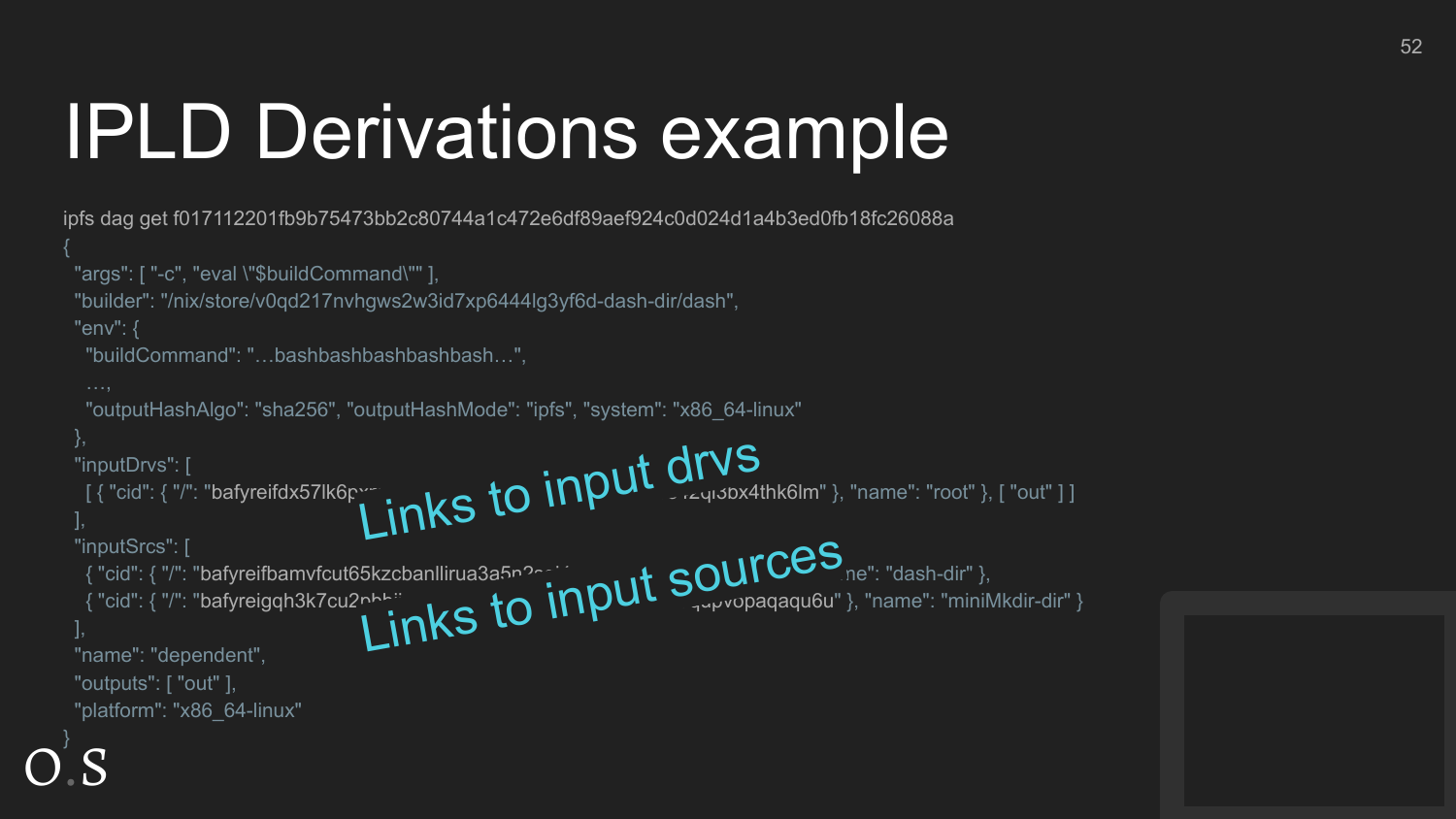## New Feature #6: (Derivation, Output) → Hash Trust map on IPFS

Actually still need to do this one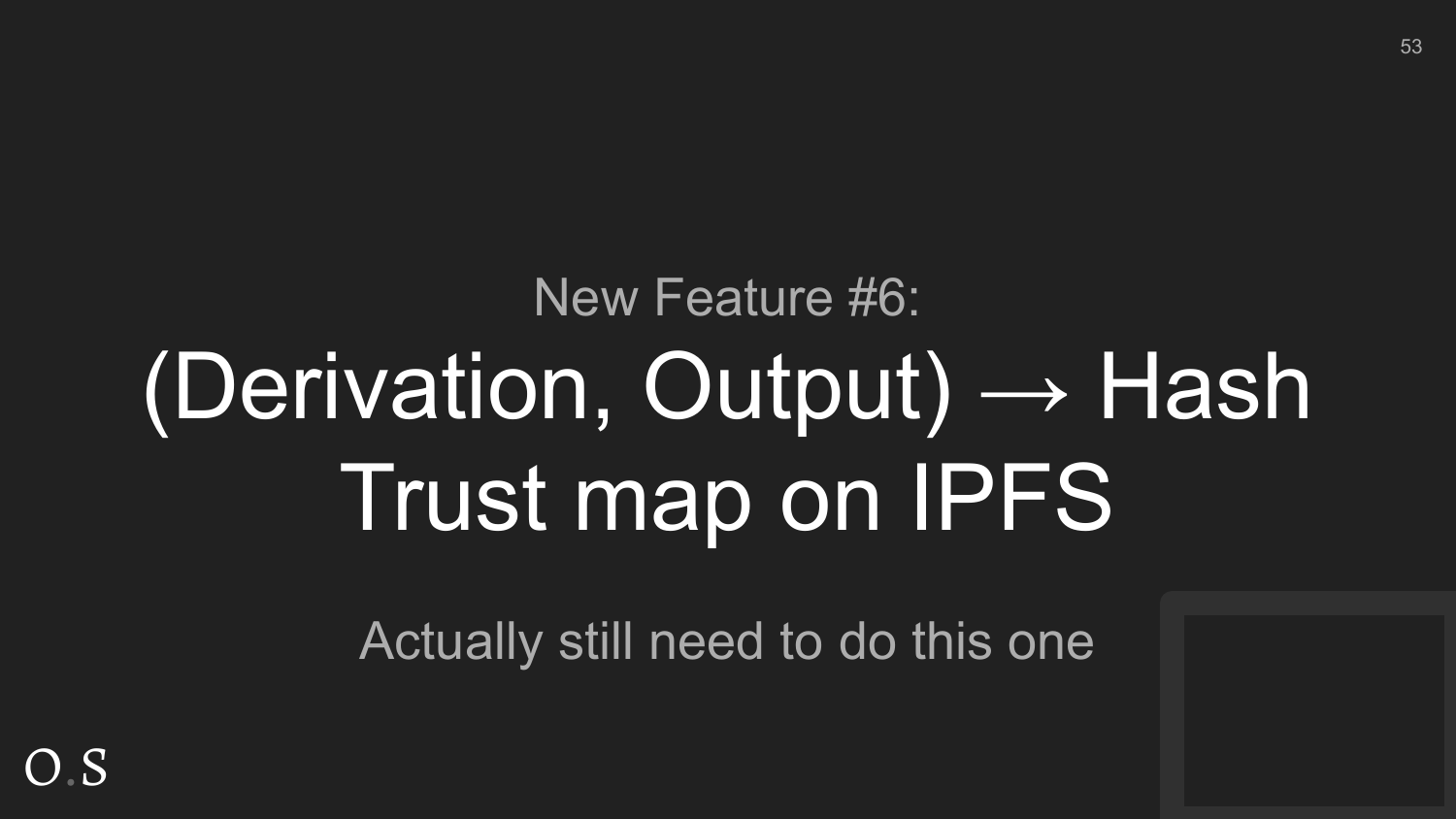# Putting it all together

Finally!

O.S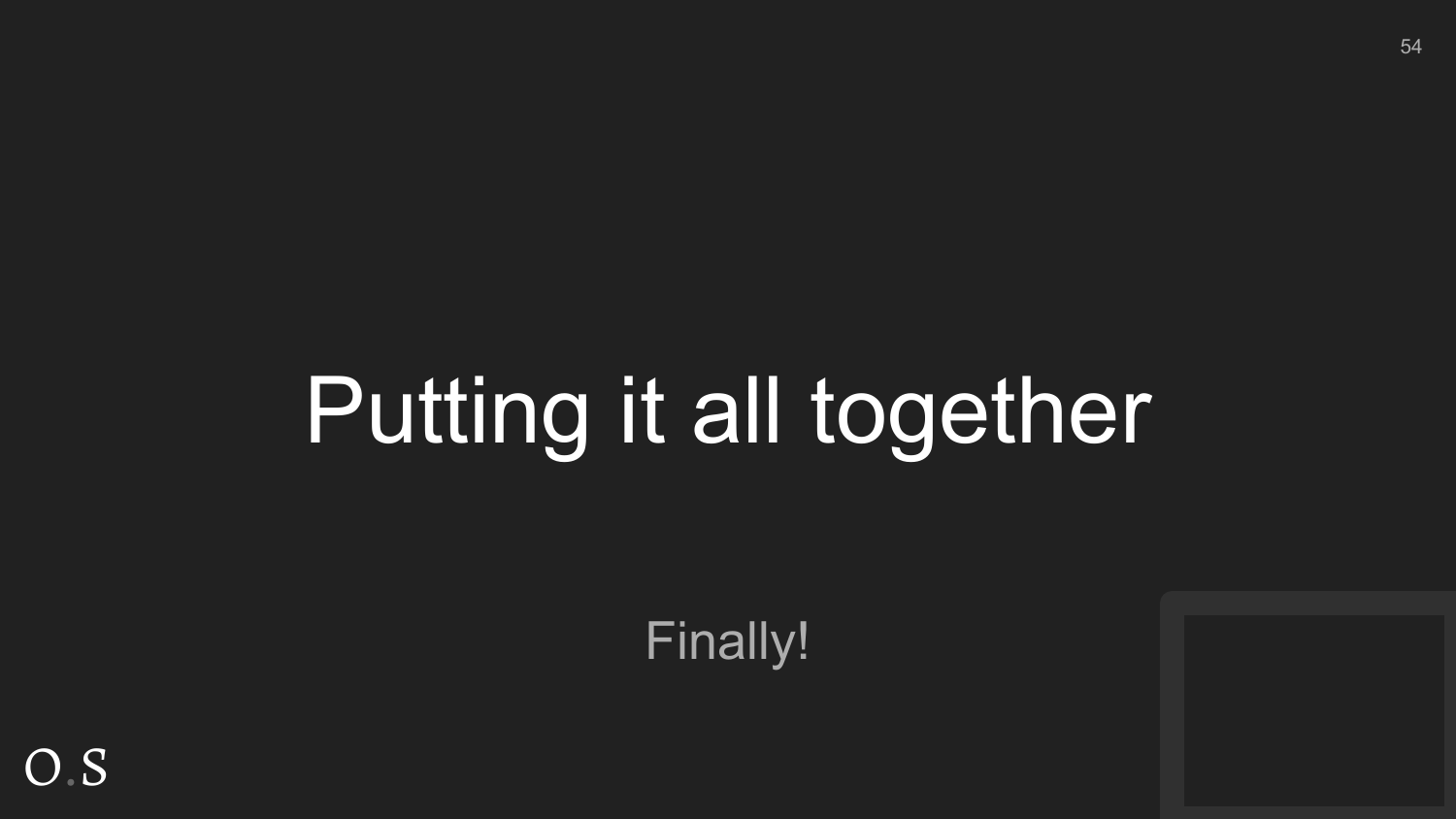### Putting it all together

- All data content addressed
	- Sources, build artifacts, build plans (drvs)
- Same content address used end-to-end
- All data obtained trustless
- Only metadata is (Derivation, Output)  $\rightarrow$  Hash
	- OK, that's inherently trustful